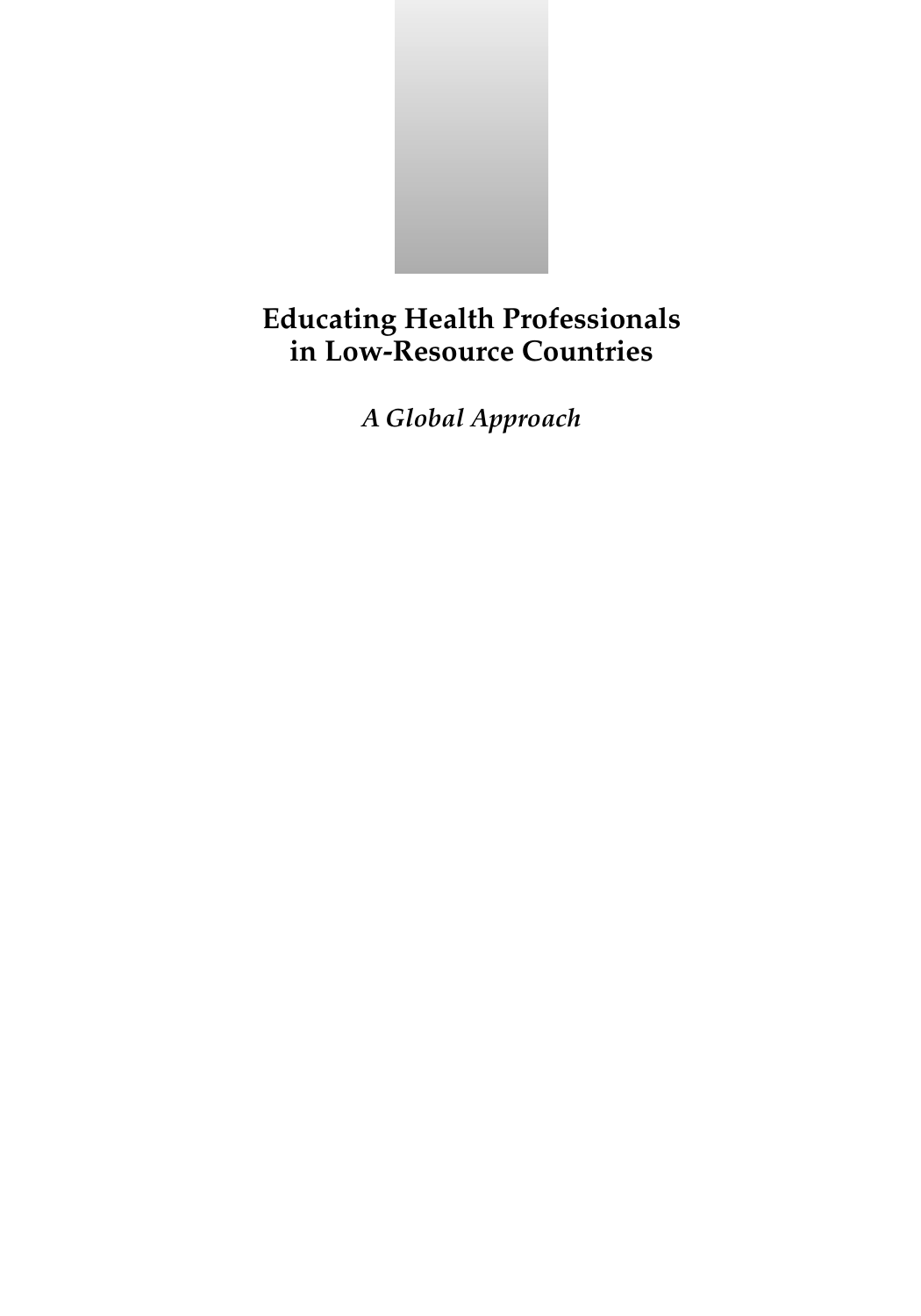**Joyce P. Murray, EdD, RN, FAAN,** became director of The Carter Center's Ethiopia Public Health Training Initiative in 2002, to meet the educational and training needs of staff at over 500 new health centers in Ethiopia. A past president of the National League for Nursing, she holds a professorship in nursing at Emory University. Having worked extensively in mental health nursing, curriculum development, leadership, and service, she brings to the developing country health science education milieu a broad portfolio of experience in nursing practice, education, and public health. Dr. Murray is one of the principal originators of the educational materials described in this book. She is frequently published in the nursing literature, appears at major nursing meetings internationally, and is a Fellow of the American Academy of Nursing.

**Anna Frances Z. Wenger, PhD, RN, FAAN,** is Professor and Director Emeritus of Nursing at Goshen College, Goshen, Indiana, where she was codirector of study-service terms in Haiti, Nicaragua, and Germany. She lived and worked in Ghana, West Africa, for 2 years. Dr. Wenger is a past associate professor of nursing at the Nell Hodgson Woodruff School of Nursing at Emory University, Atlanta, Georgia, and continues as Senior Scholar, Interfaith Health Program, Rollins School of Public Health, Emory University. As faculty consultant to the Ethiopia Public Health Initiative, she is one of the principal originators of the educational materials described in this book. She has published numerous peer-reviewed journal articles and has contributed to several books on transcultural nursing. She is past president of the Transcultural Nursing Society, a member of the Transcultural Nursing Scholars, and a Fellow of the American Academy of Nursing.

**Elizabeth A. Downes, MPH, MSN, APRN-BC** , is an assistant clinical professor at the Nell Hodgson Woodruff School of Nursing at Emory University, Atlanta, Georgia, and a family nurse practitioner with more than 20 years of experience in international health. She is a consultant to the Ethiopia Public Health Training Initiative and has worked with the World Health Organization's regional office in the Western Pacific to develop and implement an educational program for the preparation of nurse practitioners. Ms. Downes is one of the principal originators of the educational materials described in this book. She also has worked with various nongovernmental organizations, including the International Rescue Committee, Save the Children, CARE, and Health Volunteers Overseas. Ms. Downes also has worked directly with governmental agencies, such as the Ministry of Health in Mozambique, the U.S. Agency for International Development, and the Peace Corps.

**Shelly B. Terrazas, MBA, MS,** is assistant director of the Ethiopia Public Health Training Initiative (EPHTI) and Mental Health Liberia Program at The Carter Center in Atlanta, Georgia. With 10 years' experience in international research and development work, Ms. Terrazas assists health sciences universities in Ethiopia to develop curricula, teaching materials, faculty skills, and campus learning environments to enhance the quality of health education in the country, while managing the day-to-day operations of the EPHTI.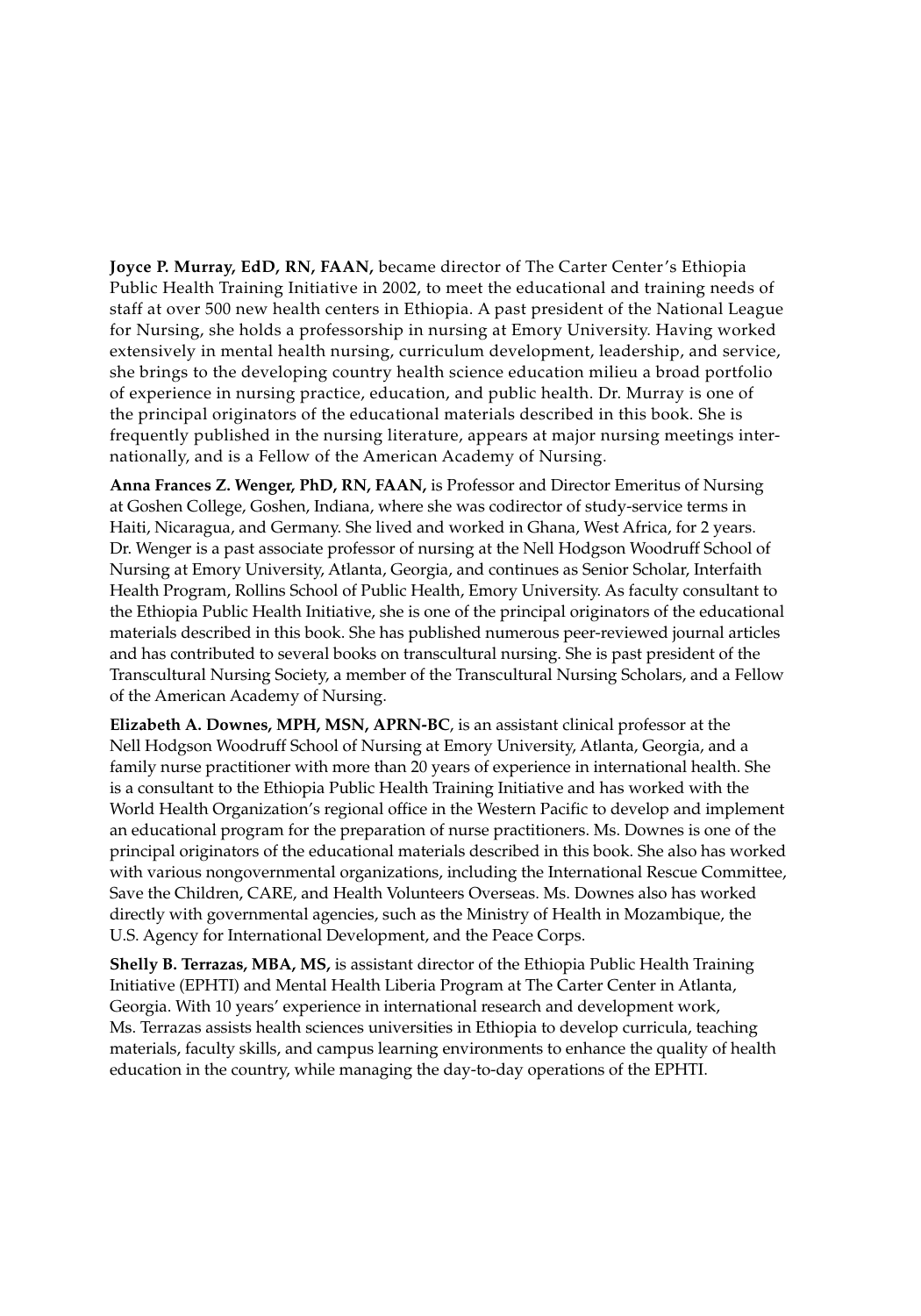# **Educating Health Professionals in Low-Resource Countries**

 *A Global Approach* 

 **Joyce P. Murray, EdD, RN, FAAN Anna Frances Z. Wenger, PhD, RN, FAAN Elizabeth A. Downes, MPH, MSN, APRN-BC Shelly B. Terrazas, MBA, MS** 

> THE **CARTER CENTER**

Waging Peace. Fighting Disease. Building Hope.

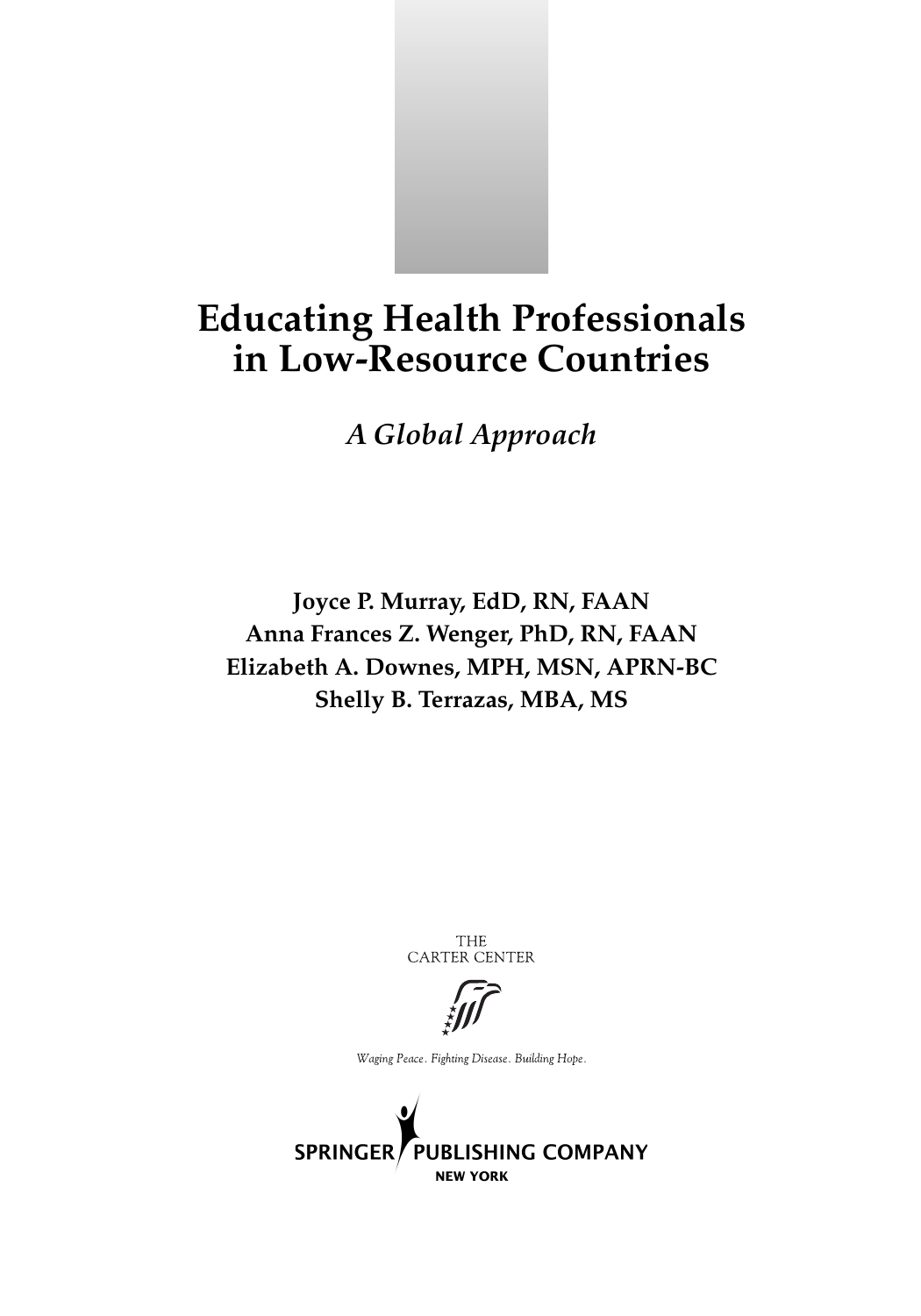Copyright © 2011 Springer Publishing Company, LLC

All rights reserved.

 No part of this publication may be reproduced, stored in a retrieval system, or transmitted in any form or by any means, electronic, mechanical, photocopying, recording, or otherwise, without the prior permission of Springer Publishing Company, LLC, or authorization through payment of the appropriate fees to the Copyright Clearance Center, Inc., 222 Rosewood Drive, Danvers, MA 01923, 978-750-8400, fax 978-646-8600, info@copyright.com or on the web at www.copyright.com .

 Springer Publishing Company, LLC 11 West 42nd Street New York, NY 10036 www.springerpub.com

*Acquisitions Editor: Allan Graubard Production Editor: Gayle Lee Cover Design: David Levy Project Manager: Vanavan Jayaraman Composition: S4Carlisle Publishing Services*

 ISBN: 978-0-8261-3257-4 E-book ISBN: 978-0-8261-3258-1

10 11 12 13/ 5 4 3 2 1

 The author and the publisher of this Work have made every effort to use sources believed to be reliable to provide information that is accurate and compatible with the standards generally accepted at the time of publication. Because medical science is continually advancing, our knowledge base continues to expand. Therefore, as new information becomes available, changes in procedures become necessary. We recommend that the reader always consult current research and specific institutional policies before performing any clinical procedure. The author and publisher shall not be liable for any special, consequential, or exemplary damages resulting, in whole or in part, from the readers' use of, or reliance on, the information contained in this book. The publisher has no responsibility for the persistence or accuracy of URLs for external or third-party Internet Web sites referred to in this publication and does not guarantee that any content on such Web sites is, or will remain, accurate or appropriate.

Library of Congress Cataloging-in-Publication Data

Educating health professionals in low-resource countries : a global approach / Joyce P. Murray . . . [et al.]. p. cm. ISBN 978-0-8261-3257-4 1. Medical education—Developing countries. I. Murray, Joyce P. R737.E2855 2011 610.71'11724—dc22

2010030641

 Special discounts on bulk quantities of our books are available to corporations, professional associations, pharmaceutical companies, health care organizations, and other qualifying groups.

 If you are interested in a custom book, including chapters from more than one of our titles, we can provide that service as well.

**For details, please contact:**

 Special Sales Department, Springer Publishing Company, LLC 11 West 42nd Street, 15th Floor, New York, NY 10036-8002 Phone: 877-687-7476 or 212-431-4370; Fax: 212-941-7842 Email: sales@springerpub.com

Printed in the United States of America by Hamilton Printing.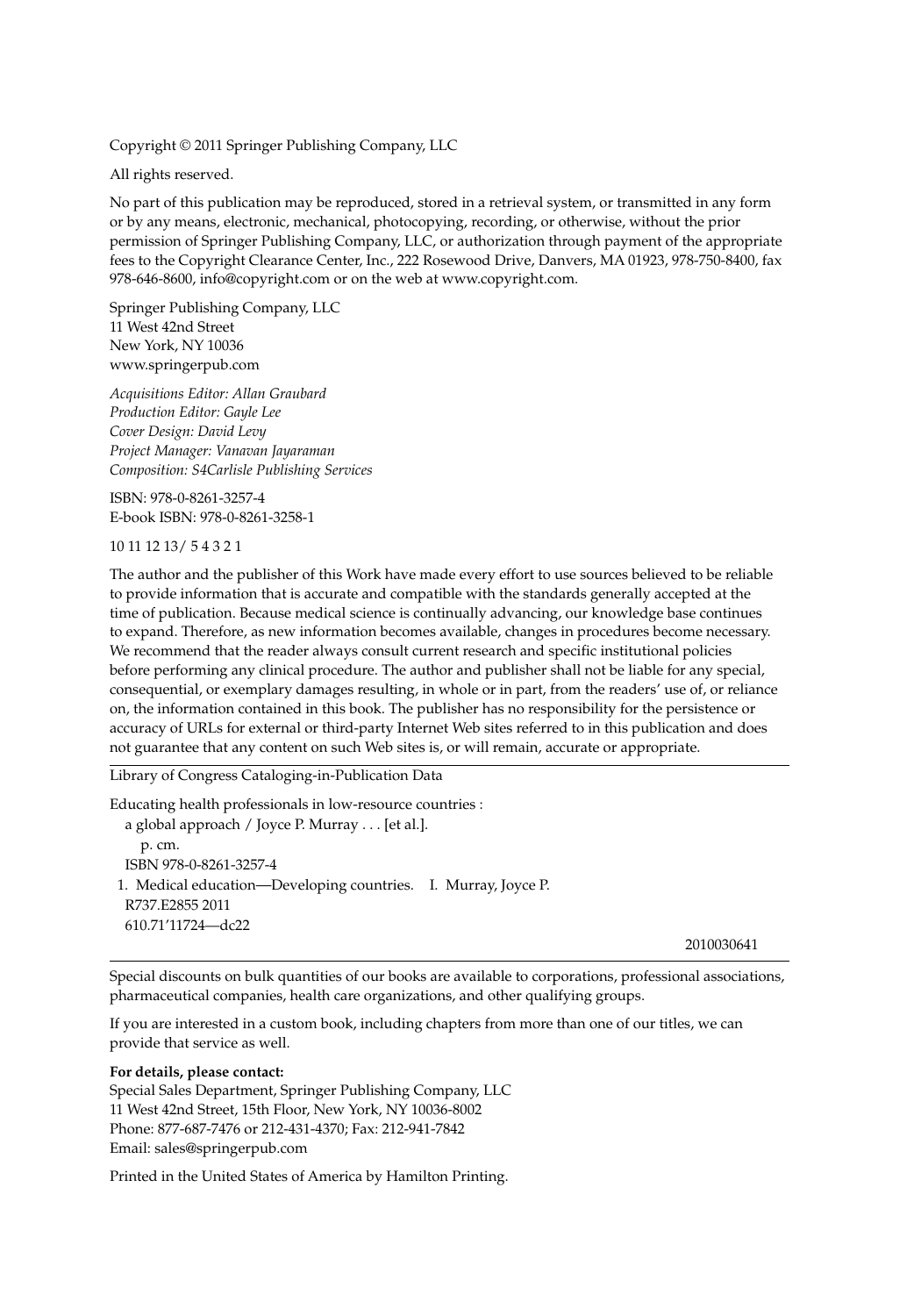This book is designed to engage health science teachers and students in the process of teaching and learning, specifically about the philosophy, methods, and strategies used in the education of health care providers. It was written for the preparation of teachers in pre-service and in-service educational settings, especially those in low-resource countries and environments where material, technological, and electronic resources are often limited. Persons who will find this book most helpful are teachers, experienced and new, who are providing or will provide health science education in challenging settings. The evidence base for this book derives from ten years of teaching learning workshops with health sciences faculty from seven Ethiopian universities, as part of the Ethiopia Public Heath Training Initiative sponsored by The Carter Center in Atlanta, Georgia, USA, and the Ministries of Health and Education of Ethiopia.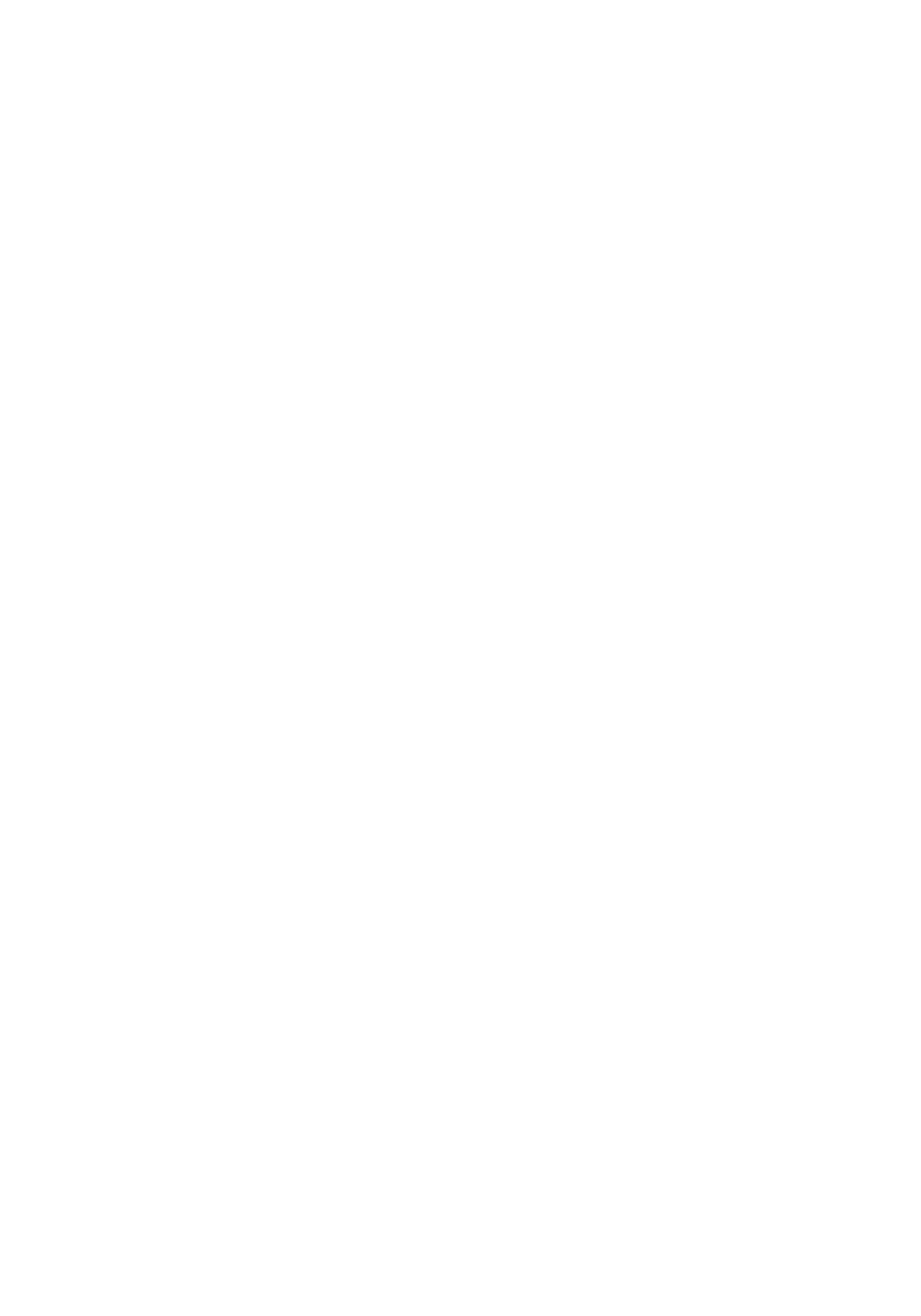## *About The Carter Center*

"Waging Peace. Fighting Disease. Building Hope."

A not-for-profit, nongovernmental organization, The Carter Center has helped to improve life for people in more than 70 countries by resolving conflicts; advancing democracy, human rights, and economic opportunity; preventing diseases; improving mental health care; and teaching farmers in developing nations to increase crop production. The Carter Center was founded in 1982 by former U.S. President Jimmy Carter and his wife, Rosalynn, in partnership with Emory University, to advance peace and health worldwide. Please visit www.cartercenter.org to learn more about The Carter Center.

## *About the Ethiopia Public Health Training Initiative*

Because the biggest hurdle to better health in Ethiopia is the lack of access to health personnel, the mission of the Ethiopia Public Health Training Initiative (EPHTI) is to build a team of qualified health care workers across the country, especially in underserved rural populations. Launched in 1997, the EPHTI aims to improve the quality of pre-service training to health science professionals within Ethiopia through a partnership between the Ethiopian government, The Carter Center, the Ethiopia Ministry of Education, the Ethiopia Ministry of Health, and seven Ethiopian higher education universities. Improved training results in improved health care delivery for the entire population. The underlying assumption of the program is that Ethiopians know the best way to deliver public health care to Ethiopians.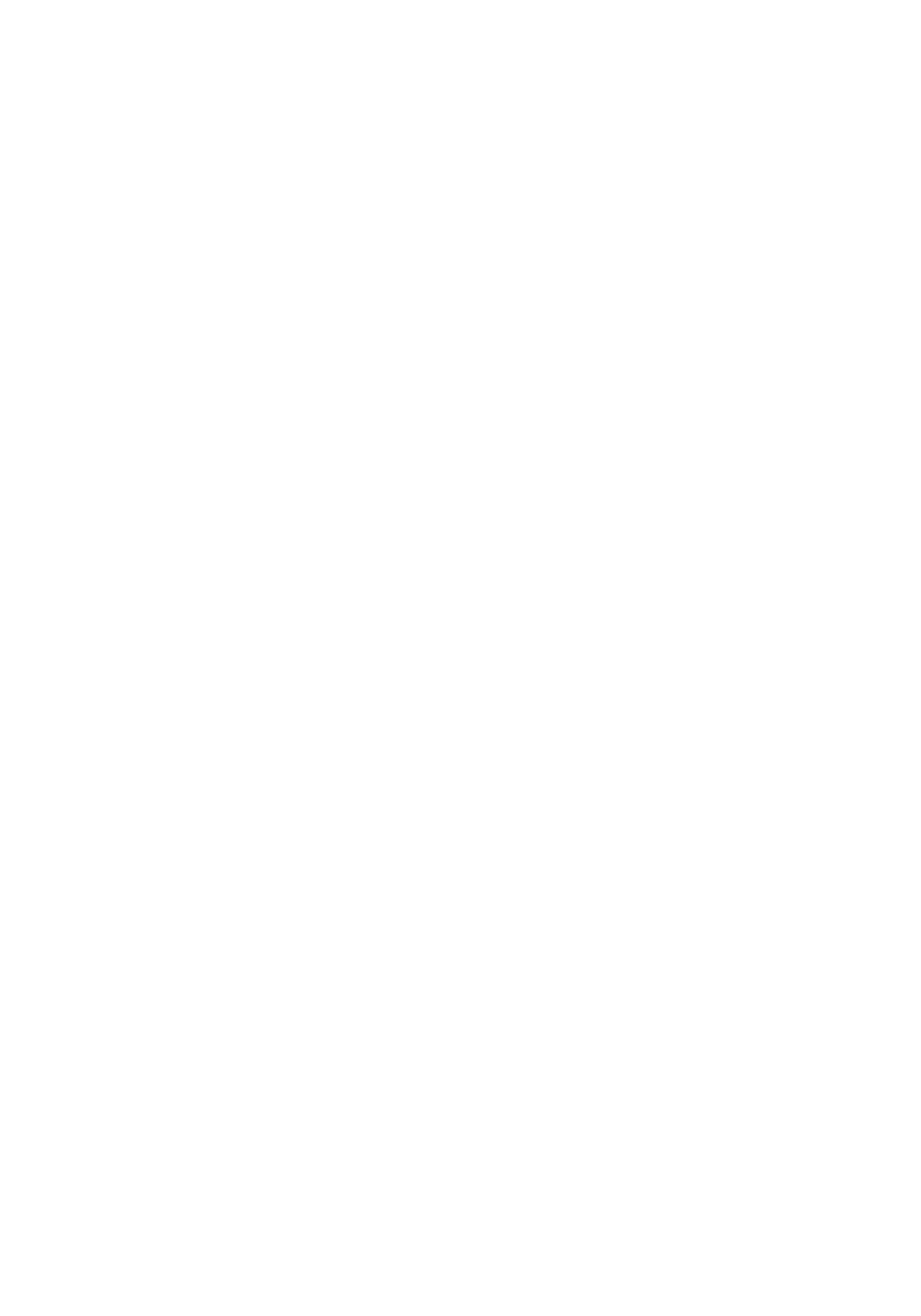*To the faculty participants of the 13 teaching learning workshops held by the Ethiopia Public Health Training Initiative of The Carter Center from Addis Ababa University, Defense College of Health Sciences, University of Gondar, Hawassa University, Haramaya University, Jimma University, and Mekelle University. Your dedication to improving the education of health professionals in your country, and thus Ethiopia's future, has been an inspiration.*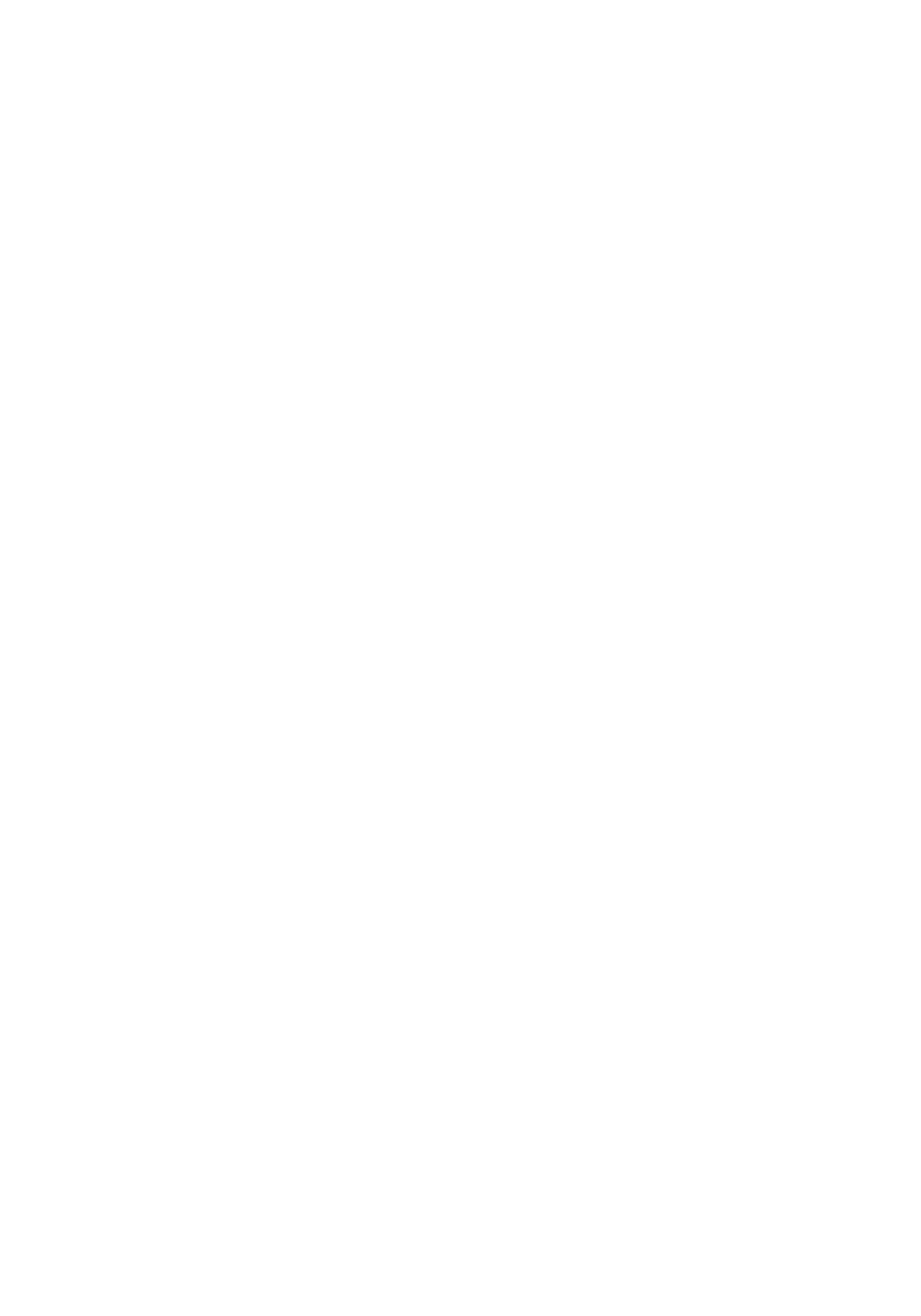

# **Contents**

*Foreword xiii Preface xvii Acknowledgments xix Introduction xxi*

- **1.** What Is Teaching? What Is Learning? What Is Active Teaching Learning? *1*
- **2.** Theories and Research Supporting Active Teaching Learning Strategies *17*
- **3.** Understanding the Learner *29*
- **4**. Teaching in Classroom Settings *51*
- **5.** Tools for Teaching *67*
- **6.** Interactive Group Learning: The Use of Case Studies, Role Play, Simulations, Problem-Based Learning, and Service–Learning *99*
- **7.** Teaching in a Clinical Setting *123*
- **8.** Evaluation and Assessment *137*
- **9.** The Teacher as Leader, Role Model, and Mentor *151*
- **10.** Training Health Care Professionals in Low-Resource Environments: Applying Active Teaching Learning Strategies in Ethiopia *159*

*Index 173*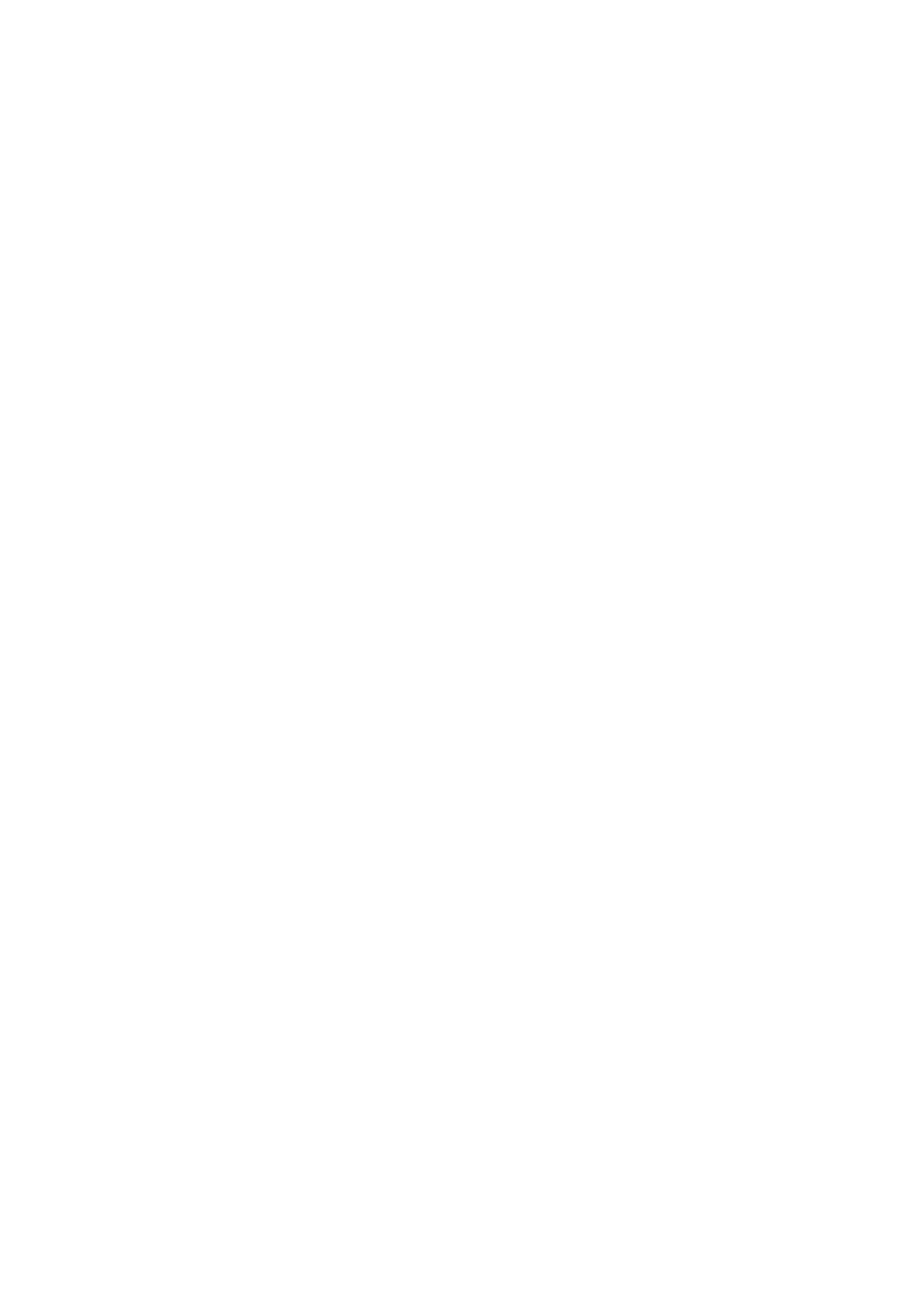

# **Foreword**

 $A$ s is often true in health science teaching institutions in many countries, especially developing ones, the Ethiopian setting suffers from a lack of instructors with appropriate pedagogical skills. The selection of teachers for institutions of higher education has primarily depended on applications submitted by candidates in response to an advertisement. Incentives such as staying in relatively urban settings where universities are located and the potential for getting further education have been the major attraction. One key criterion used has been grades earned upon graduation, which may not guarantee that one will be a good prospective teacher. As a result, an applicant for a teaching position, and therefore a recruit, may not be appropriate for the teaching profession.

 In addition, the health field has been subject to the tradition in which a senior teacher serves as the only role model for junior teachers. Unfortunately, the prevailing approach was not student centered; instead, it has been teacher centered, with one-way communication. Furthermore, this long-standing tradition has been handed down from the older universities to the newly established ones through young graduates from the former who have been emulating their own professors. Even the little experience gained through teaching in the more geographically remote universities is not available for long, because most young instructors leave to obtain further education, and usually they do not return. The resulting high turnover of health science instructors in universities aggravates the situation.

 In the 1990s, the Ethiopian government and The Carter Center considered ways of collaboration. Capacity building for developing human resources in the field of health education was identified as a priority. Ethiopia, just coming out of a long civil war, was striving to rehabilitate its health services. For this to happen, the shortage of human resources had to be addressed. The government established three new universities in addition to the existing three. The sudden doubling of universities meant an escalated need for instructors. In the face of this urgency there was no time for a careful, rigorous selection of new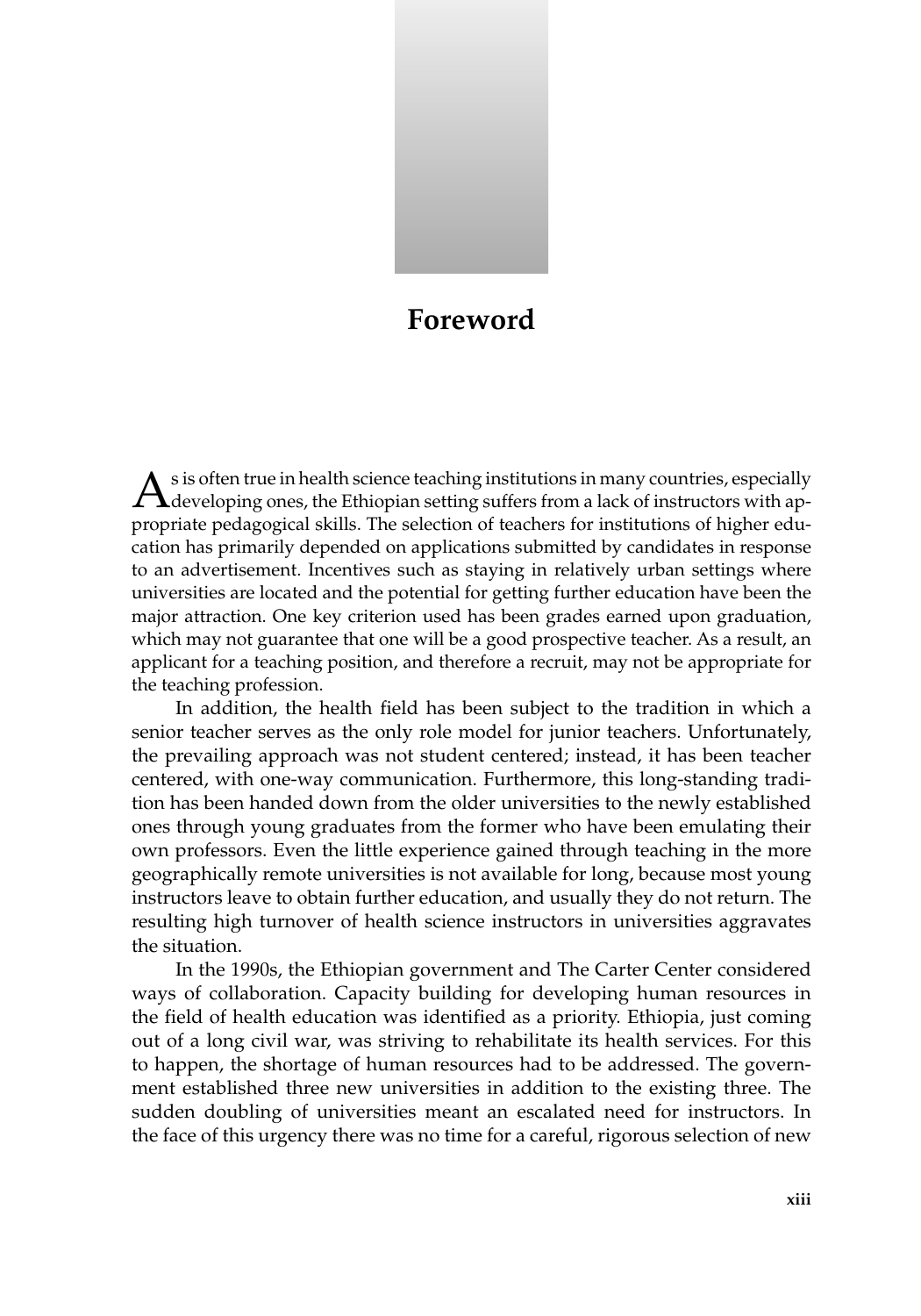instructors, and whoever applied was accepted to teach. Although this did not necessarily mean all were poor instructors, it left much to be desired in terms of quality education. Such a lack of comprehensive minimum skill requirements for new health science instructors was one of the major needs that the new joint venture between the Ethiopian government and The Carter Center was meant to address. It was agreed that university instructors should receive training in teaching and clinical supervision skills. The shortage of adequate and relevant reference materials also required attention; hence, individual teachers would prepare their own materials, which meant there was a lot of variation from university to university. Moreover, the teaching learning environment needed enhancement through the provision of basic health science classroom equipment and teaching aids.

 This scenario led to the creation of a partnership between the Ethiopian government and The Carter Center. Major financial support came from the U.S. Agency for International Development in 2000, with additional funding from others, including the David and Lucile Packard Foundation, which contributed to specific activities. The key strategy was to create the Ethiopia Public Health Training Initiative (EPHTI) to serve as the secretariat for a network of the five (later, seven) existing government universities that were to participate in the endeavor. The program used technical consultants from several universities, with Emory University as a key contributor, providing the director of the program in 2002 and leading the teaching workshops in the summer. The EPHTI network of universities was responsible for the joint planning of activities, a project budget, and assignment of specific tasks to member institutions. Instructors were trained in writing skills. Standardized teaching materials were developed locally, and thousands of copies were printed and distributed for use by all teaching institutions.

 Emory University professors came to Ethiopia for 2-week annual workshops during which they gave pedagogical and clinical supervision skills training for instructors. The instructors who participated in these workshops would then return to their respective universities and give 5-day cascade teaching methodology courses on their campuses. An interesting extension of this process occurred when nonuniversity hospitals were recruited to provide preservice teaching, which meant service providers had to be trained in pedagogical skills by the university faculty. Overall, close to 4,000 teachers in universities and hospitals received the training provided by these annual 2-week workshops.

 In terms of outcome and impact, we observed a rapid transformation of the Ethiopian health sciences teaching landscape by instilling the right skills and attitude in both the university faculty and nonteaching hospital settings. Feedback from faculty, students, and peers showed that instructors who received pedagogical training were much more effective than nontrained ones. This was also true for the same teacher before and after he or she received the Carter Center–assisted training. Teachers assigned by default felt a good fit with, and developed a lasting affection for, the profession. Some who were co-opted from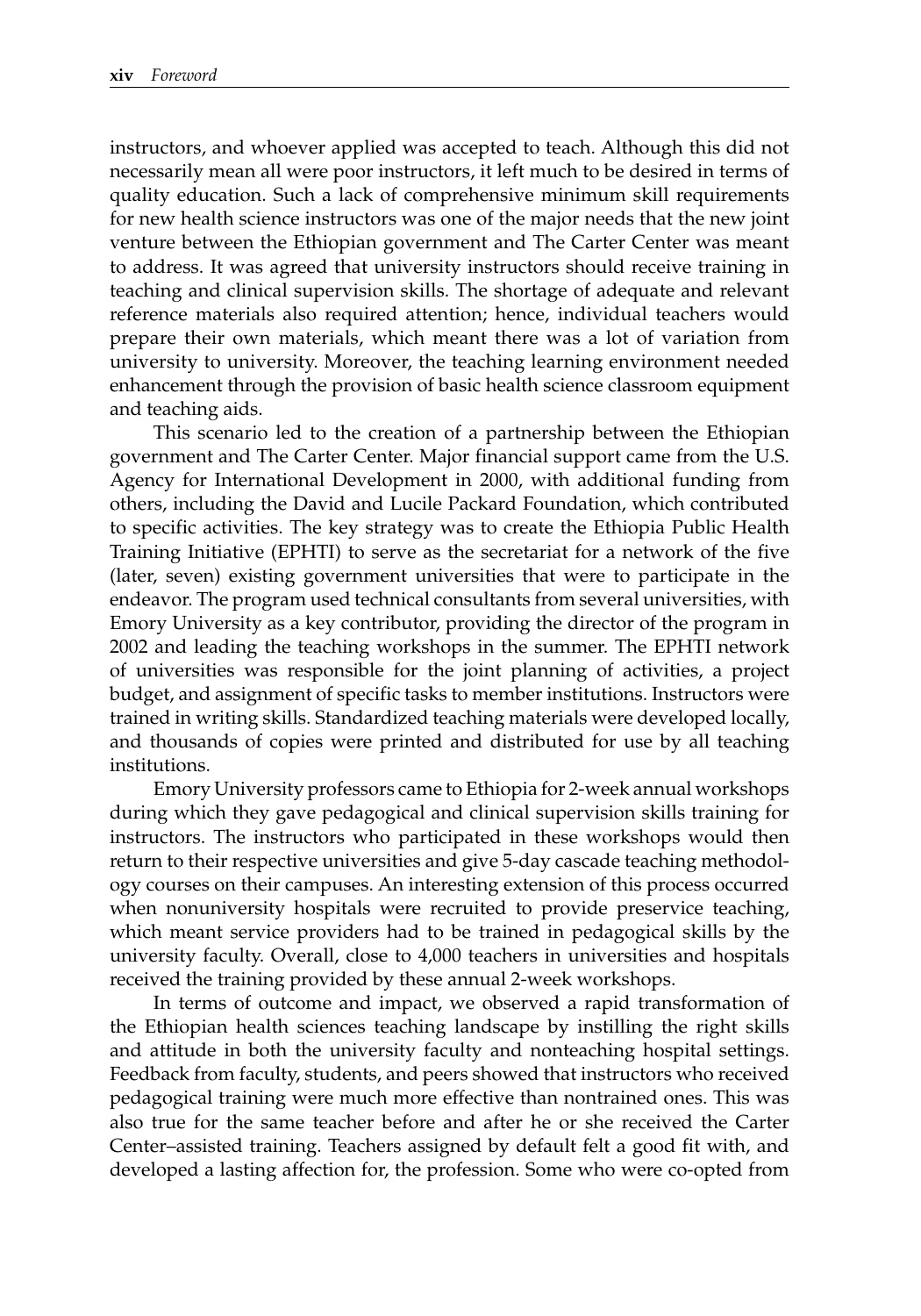service-providing facilities ended up being long-term preservice educators! Some instructors wished their past university professors who lacked such skills be offered the training.

 I believe such capacity-building partnerships can serve as a model in other low-resource settings. I would like to recognize the great dedication of the Emory professors who have put the teaching learning experiences in Ethiopia into a resource that will serve as a guide for teaching skills training in other lowresource environments. The role of the EPHTI network, the Addis Ababa office staff, and the EPHTI council members has also been critical in project implementation and ensuring sustainability.

> *Hailu Yeneneh, MD, MSc, BSc*  Resident Technical Advisor The Carter Center Assisted Ethiopia Public Health Training Initiative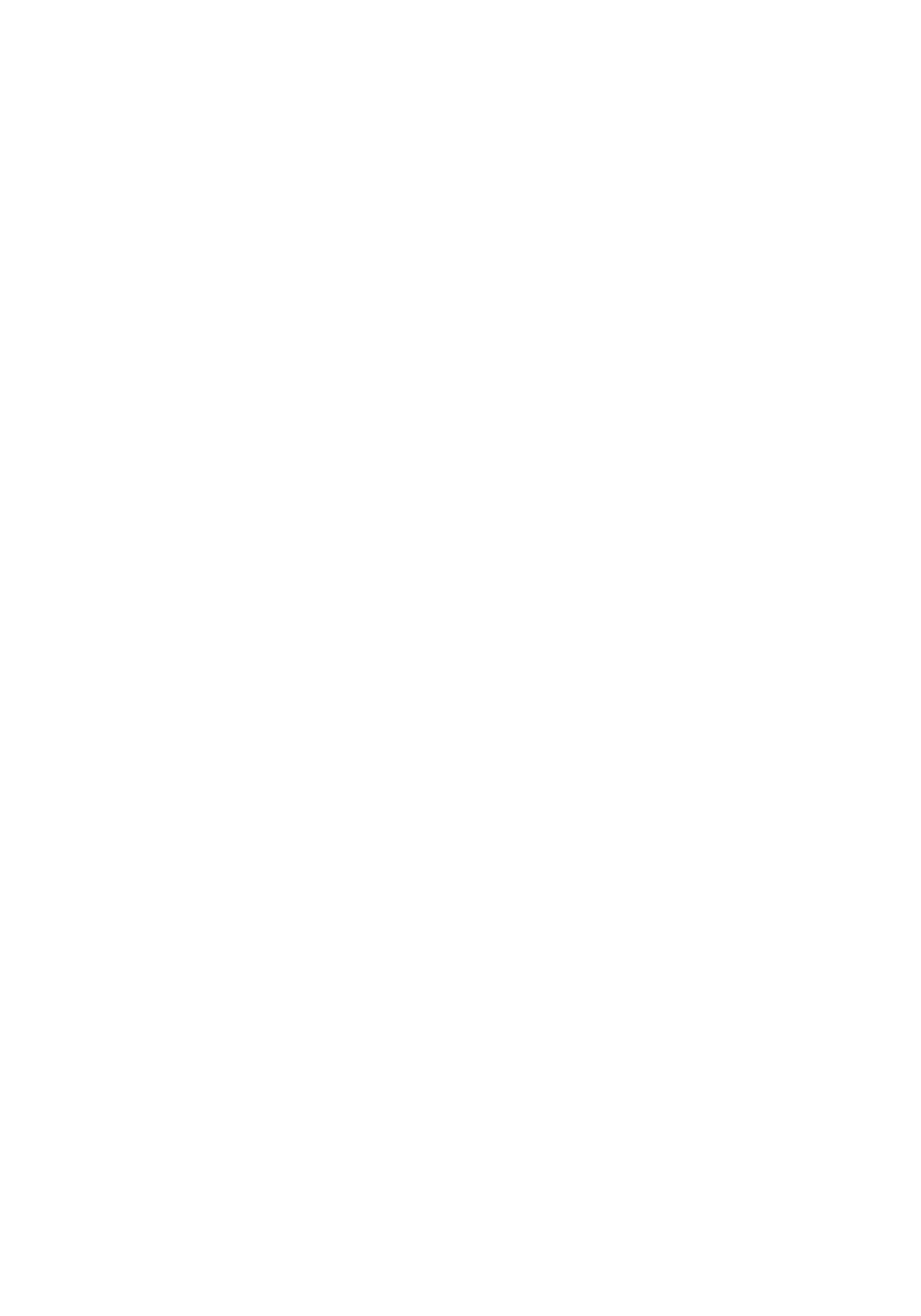

# **Preface**

'y wife Rosalynn and I have been traveling to Ethiopia and to other develop-**L**ing nations for years, beginning when I was President. After my presidency, I returned to Ethiopia when the Derg regime was still in power and when Mengistu, the communist dictator, was oppressing the country. I knew Prime Minister Meles Zenawi quite well, long before he was able to get to Addis Ababa and overthrow the oppressive Derg regime. In 1989, he was successful and inherited 75 to 80 million constituents in one of the poorest nations on earth, with the highest incidence of blindness in the world. Since that time great progress has been made in many areas, especially in the health sector. The Derg regime was overthrown just 2 years before then-acting Prime Minister Meles Zenawi and I began talking about the Ethiopia Public Health Training Initiative (EPHTI) program. An initial idea was to create a school of public health, because at that time none existed in Ethiopia. Later, we thought it might be beneficial to let the school of public health in Ethiopia cooperate with a major university in the United States, and it was no accident that we choose Emory University, because I have been a professor there since I was President. I have enjoyed teaching at Emory for 28 years. Since 1997, we've continued to work on the EPHTI program, but in the early stages of Ethiopia's new government it was difficult to get the interorganizational framework established. One of the greatest triumphs for EPHTI has been cooperation between the Ministry of Health and Ministry of Education. The Carter Center has programs in 35 different African nations, and we know how rare it is to get professionals in the fields of health and education to cooperate as thoroughly and as enthusiastically as they have in Ethiopia.

 In 1997, Ethiopia and The Carter Center formed the EPHTI team and invited members to come to The Carter Center in Atlanta, Georgia. During that meeting we changed our concept from a single school of public health to creating 500 community health centers around Ethiopia, because Prime Minister Zenawi felt that the services to be provided should be dispersed throughout the country, not just concentrated in the capital city. We established a mechanism that trains instructors and staff who then teach health students. Between 1997 and 2000, we depended on pedagogical and skill-based workshops to train these workers to staff the new health centers around Ethiopia. In the year 2000, we received funds from U.S.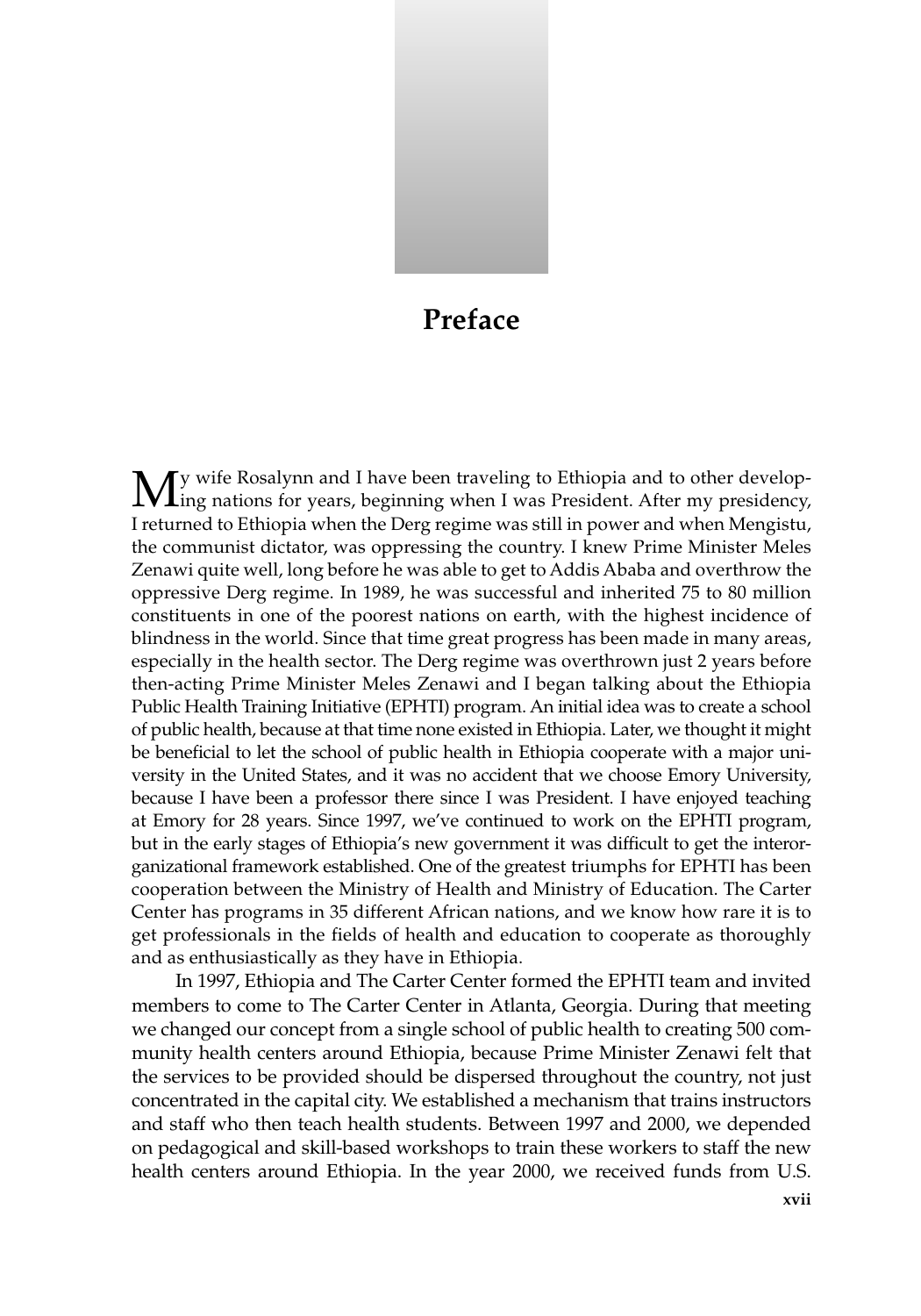Agency for International Development (USAID) and the David and Lucile Packard Foundation to embark on the EPHTI as a major project. Along with providing training in teaching learning and service learning, the EPHTI assisted the universities of Ethiopia in creating locally developed curricula for their health classrooms, as well as providing some of the materials needed to train health professionals (e.g., computers, anatomical models, reference books, and other teaching aids).

 We were somewhat constrained by instructions from Prime Minister Zenawi and the Ministers to concentrate on diseases afflicting the Ethiopian people. At first there were 30 diseases identified to tackle, and The Carter Center agreed to work with Ethiopia to develop a complete training module for each of those diseases. That was in the early stages of this project. Since then we've completed those 30 modules and have expanded to almost 230 types of health learning materials created based on the Ethiopian context, so 230 analyses of diseases or health topics that afflict Ethiopia have been created and now can be used to teach Ethiopians how to provide health care within their own country. These curricula are posted on The Carter Center's Web site and are available at no cost to anyone who seeks them. In addition, through our own funds, and through contributions from other sources, more than \$1 million worth of textbooks have been provided for the different public health schools now in Ethiopia. We've held 565 workshops, some in the capital, Addis Ababa, but mostly scattered all over the nation. These workshops have been attended by many instructors wishing to increase their knowledge and teaching abilities. In terms of faculty, more than 2,500 health instructors have been trained in these workshops. These instructors' skills have benefitted more than 26,000 health science students from the seven regional public health universities in Ethiopia.

 This is a notable achievement in itself, but what has happened is that the training curricula in these seven universities now are standardized through the EPHTI mechanisms. The materials are compatible with the resources available in Ethiopia, so professors and students can now move from one university to another and not have their education or work interrupted. We later decided to comply with the request from the Ethiopian government to help train 30,000 health extension workers with the materials and workshops developed through the EPHTI.

 These are some of the results and progress made possible by the fact that health workers have been trained; university systems have been set up for education; and a close, intimate, and permanent relationship has been developed among the government of Ethiopia, the health ministry, the education ministry, and donors. What The Carter Center hopes to accomplish with the lessons learned from the EPHTI model of training health professionals in low-resource environments is to make it as easy as possible for other areas with limited resources to adopt similar programs and methods in order to train the health professionals needed to service communities in need.

> *President Jimmy Carter*  39th President of the United States of America Cofounder, The Carter Center, Atlanta, Georgia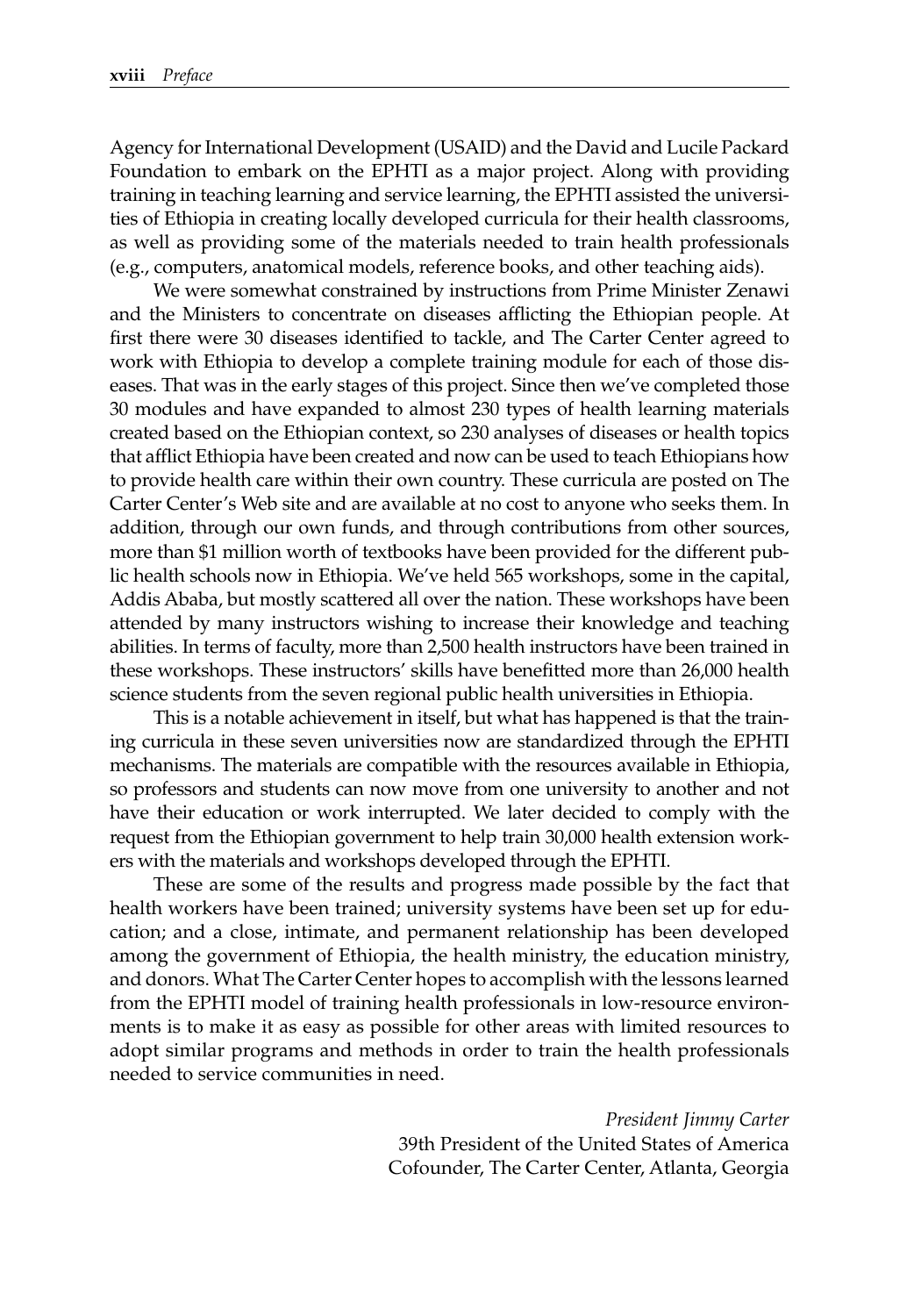# **Acknowledgments**

It has been an honor and a privilege to participate in the writing of this book. The Ethiopia Public Health Training Initiative (EPHTI) of The Carter Center provided Ethiopia Public Health Training Initiative (EPHTI) of The Carter Center provided the setting, vehicle, and spark that allowed the teaching learning strategies presented herein to grow and flourish. The EPHTI would not be where it is today without the initial architecture and development by Dr. Dennis Carlson. Dr. Carlson was with EPHTI in the beginning, and he continues to be a guiding light in its mission today. Other invaluable staff of the EPHTI include Mr. Aklilu Mulugetta, who was the first staff member to come onboard with the initiative in its early years and was instrumental in keeping the program running, as well as managing the development of the initiative's 228 health learning materials; Ms. Meseret Tsegaw, another founding staff member of the EPHTI, who played a key role in maintaining business and administrative functions in the Addis Ababa field office; Mr. Assefa Bulcha, who coordinated the drought response and accelerated health officer training programs and has been a stalwart administrator; and Dr. Hailu Yeneneh, the dedicated resident technical advisor of the EPHTI, who possesses a depth of knowledge, passion, and a steady voice that has been a key influence in the success of the program. His commitment to his country and the health and future of his fellow countrymen and -women is an inspiration to us all. Addis Ababa–based staff who were instrumental in ensuring the 13 national-level teaching learning workshops over the last decade were executed smoothly, as well as keeping the EPHTI office humming like a well-oiled machine, include Mr. Fekadu Tsige, Ms. Mahlet Tilahun, and Ms. Yemsrach Mulugetta. Every one of our Ethiopian colleagues has been a pleasure to work with, and we are humbled to count them as friends.

> *Joyce P. Murray Anna Frances Z. Wenger Elizabeth A. Downes Shelly B. Terrazas*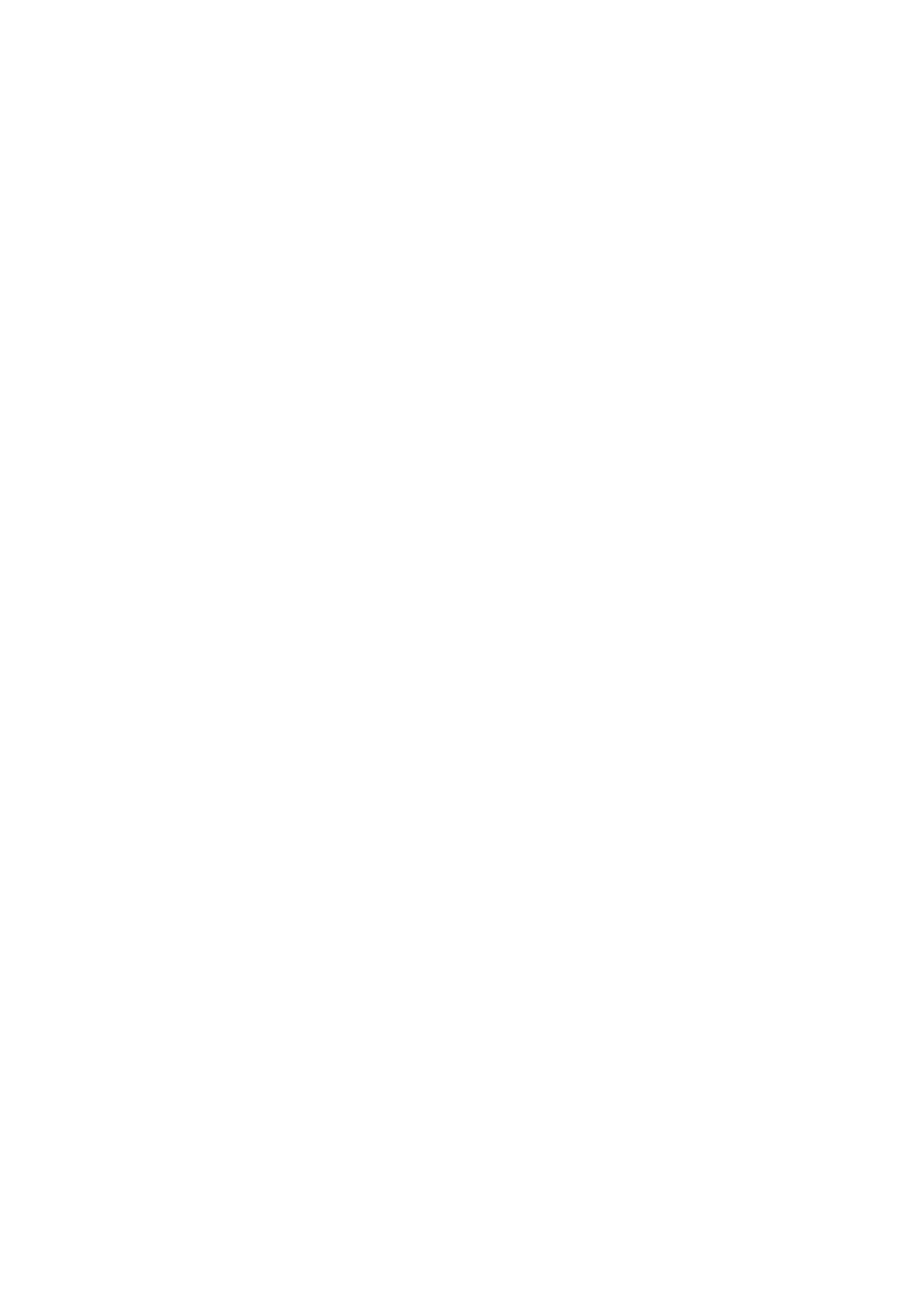

# **Introduction**

**This book is designed to engage teachers and students of the health sciences in the** process of teaching and learning about the philosophy, methods, and strategies for the education of health care providers. It was written to be used in the preparation of teachers in preservice and in-service educational settings in low-resource countries and environments where material, technological, and electronic resources are often limited. Those who will find the book most helpful are teachers, experienced and new, who face the challenge of providing health science education in challenging settings. After more than a decade field-testing the methods and strategies described in this book in Ethiopia with a program at The Carter Center called the Public Health Training Initiative (PHTI), the model for teaching health professionals described herein is now applicable to most low-resource educational situations. The use of these teaching learning strategies within the PHTI program exemplify them as a successful mechanism that can be used in almost any low-resource setting. Featured in this book are active teaching learning strategies in which teachers and students work together to create learning situations that encourage critical thinking and creative problem solving.

 Faculty and teachers in low-resource communities and countries face the issues of educating and preparing students with limited access to information for teaching and learning. *Low-resource environments* are those that have inadequate quantities and qualities of technological, electronic, and material resources, while at the same time the country (or county, school system, region, etc.) may have remarkable *human* resources. For an environment to be considered low resource, funding for resources for educational programs must be often lacking or limited.

#### **BOOK STRUCTURE**

 The following 10 chapters, beginning with a description of teaching and learning, focus on the essential knowledge and skills needed by teachers who prepare health professionals. The first two chapters present the foundations for teaching learning, such as the definition of teaching and the theories and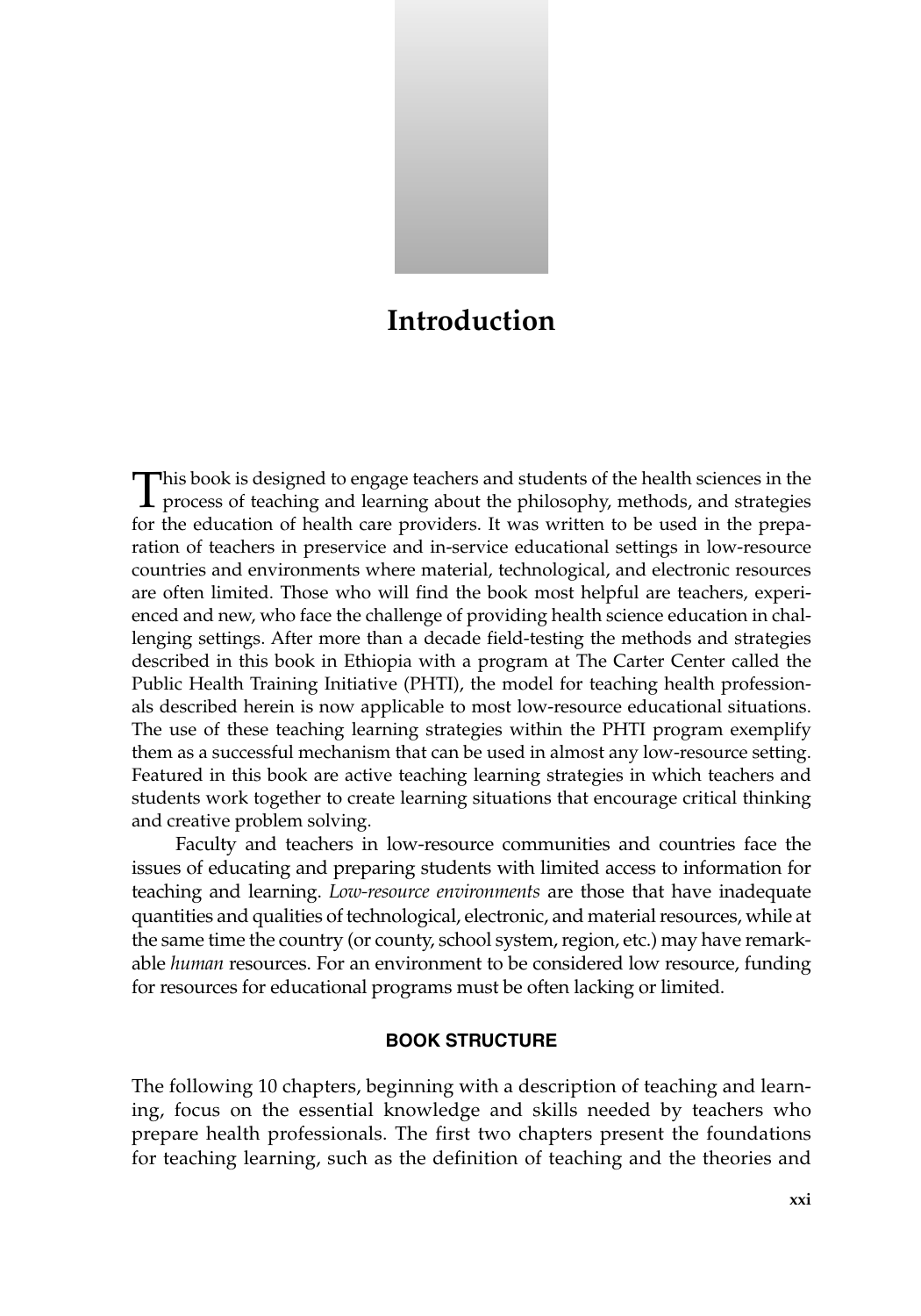research supporting 'active teaching learning strategies.' Chapter three contains information on how the brain works, ways of knowing and the theories behind learning strategies so a teacher can better understand his or her students. Chapters four and seven discuss instructional settings, while also addressing specific strategies for teaching such as evidence based methods, using teaching tools in the classroom, case studies, and service learning in conjunction with chapters five, six and eight. Finally, chapters nine and ten of the book describe how an instructor would be a leader within the classroom, how to develop learning episodes, and how these tools worked in a thirteen-year project conducted in Ethiopia.

 Topics presented include active teaching learning strategies, evidence-based teaching, learning theories, understanding the learner's learning style, incorporating culture, the dynamics of faculty–student relationships, and other methods and tools for preparing the health science student. Specific teaching strategies, such as problem-based learning, live patient scenarios, and simulation, are discussed. Emphasis within the chapters is on sources of information; the knowledge, skills, and attitudes needed for clinical practice; and the complex and important task of evaluation in both classroom and clinical settings. Another important aspect of being an effective teacher addressed is how to become a leader and role model for students.

 At the end of many chapters are sections called *Learning Activities* , which are related to their respective sections in the chapter and titled accordingly. We have field-tested these learning activities for 10 years in Ethiopia as we conducted 2-week pedagogical skills workshops for health science instructors at the university level. These instructors, after participating in the pedagogical workshops that presented these learning activities, then conducted cascade workshops at their home institutions in which they replicated the learning activities. Most learning activities include a title, an overview, directions for student and teacher, and content sources that the teacher can use to conduct a teaching learning session and that the students can use when preparing for the session. The learning activities contain sources of information to adapt, plan, and implement the given learning activity. Also given within the learning activities are brief explanations referring the teacher to the strategies that guided the activity's development and relating to the specific topic under discussion.

 Each learning activity is presented separately so that it can be copied directly from this book and used, or adapted, by teachers for their own educational settings. The learning activities can also serve as templates and guides for making similar learning activities that might fit better within the teaching learning context of the reader's educational setting.

#### **HOW TO USE THIS BOOK**

 The organizational format of this book is meant to be flexible, and it can be used in multiple ways. Instructors with little to no background in education may use it as a reference guide to improve their knowledge and skills in teaching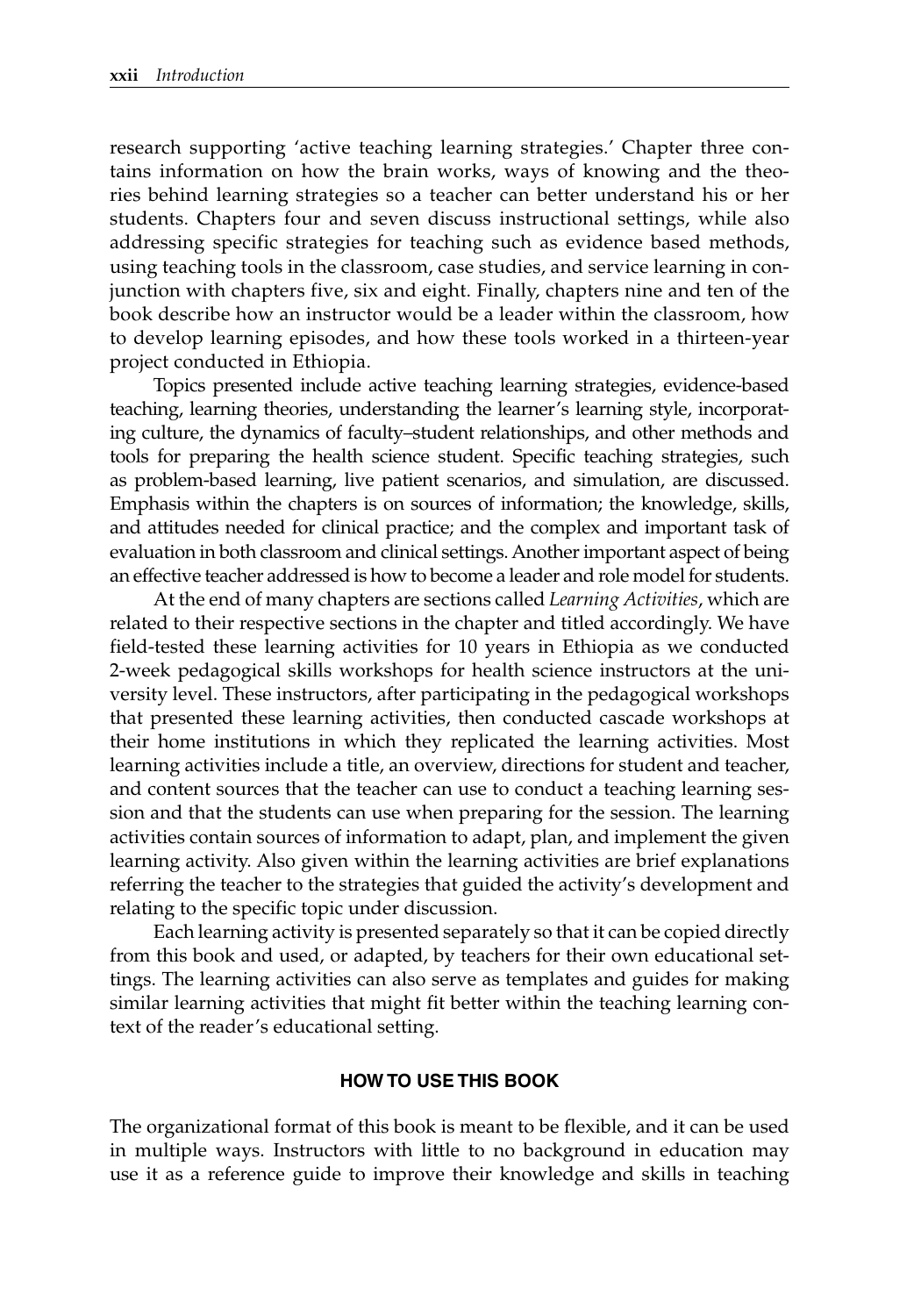#### **Included Topics for Teachers**

- Writing test questions
- Preparing lectures
- Utilization of problem-based learning
- Developing workshops on pedagogical skills
- Developing workshops on health service skills
- Knowing yourself as a teacher
- Faculty–student relationships
- Field trips
- Small group work
- Service learning
- Sources of information
- Simulation and role play
- Teaching in a classroom setting
- Teaching in a clinical setting
- Evaluation and assessment
- Critical thinking
- Developing a teaching learning episode

and learning. Topics can be reviewed in the order they are presented or used as references according to the reader's situational need. Topics include specific teaching skills, such as writing test questions, preparing a lecture, how to use problem-based learning, and developing workshops from 3 to 14 days in length that are focused on specific teaching and learning skills. The materials herein can also be used to structure, prepare, and conduct workshops for instructors on support skills as well as preparing health science students. Although 2-week workshop formats were used in the development of the material, the structure of the learning activities may also be adapted for shorter or more focused aspects of teaching and learning.

#### **IMPROVING TEACHING PRACTICES THROUGH ACTIVE TEACHING LEARNING STRATEGIES**

 Although lecture has served as the major strategy and tool in teaching for many years, today the evidence shows that it is not in fact the most effective way to approach learning. New theories regarding how the brain works, and about the processing of information and learning, are providing evidence to support the theories of interactive teaching and learning. Research has uncovered information related to structuring learning experiences that enable students to use knowledge in new settings as well as information indicating that cultural and social norms influence learning and that new technologies will continue to impact effective teaching and learning. These new methods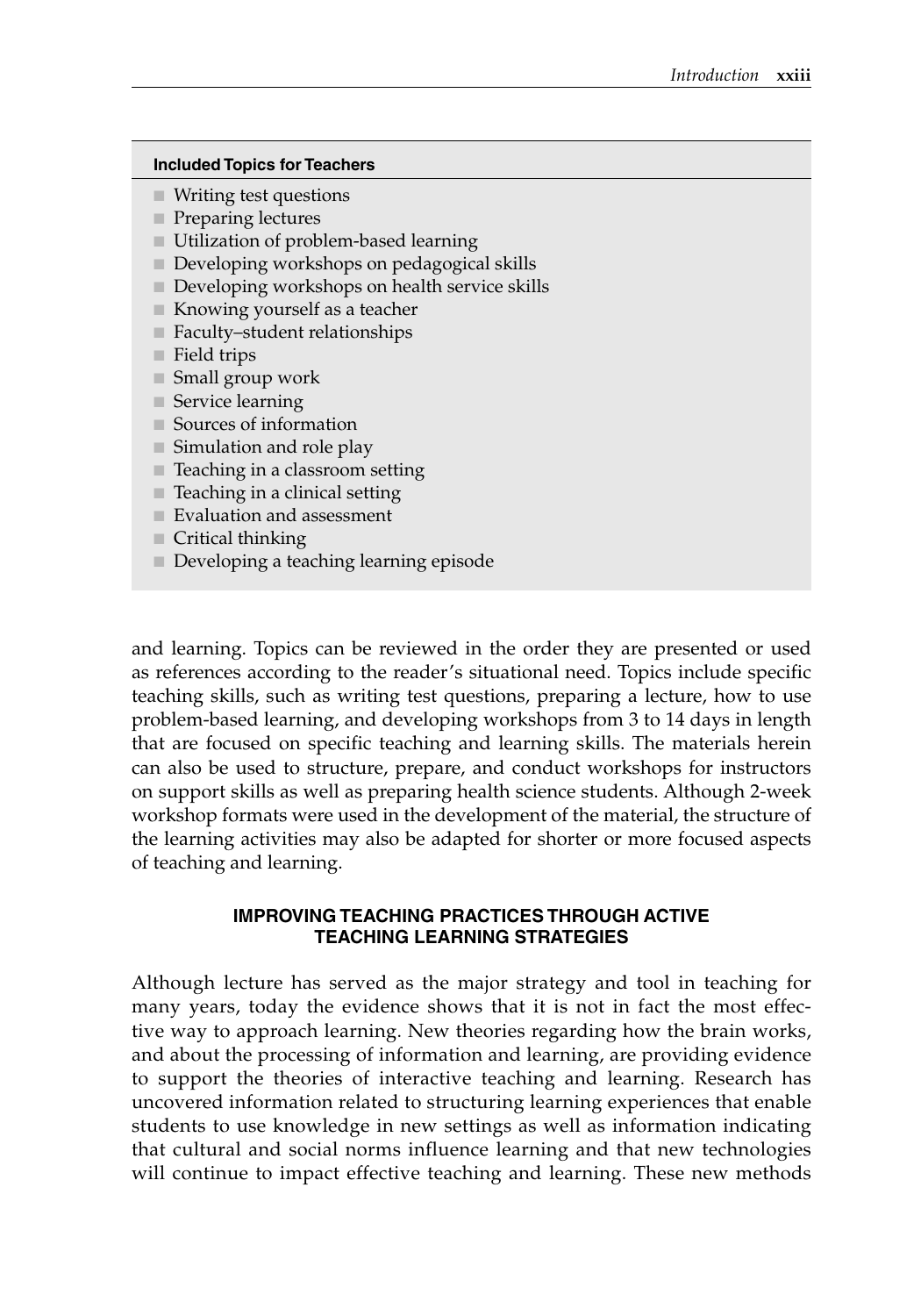are called *active teaching learning strategies* , and they are discussed in chapters 4 through 7.

 Another major deficit in teaching practices may be the absence of classroom resources such as culturally competent curricula, classroom teaching aids, computers, and anatomical models, for both teachers and students. Although the learning activities presented in this book are designed for low-resource environments that lack many of these items, the availability of such elements could be incorporated into a learning environment quite effectively.

 Unfortunately, many faculty and instructors of health sciences receive little to no training as teachers. Often health professionals finish their educational programs and, because of situational needs, begin teaching immediately, with no formal training. The strategies in the chapters of this book were developed specifically in response to this scenario, which is seen frequently in environments with little resources for education. This book, which is meant to supplement formal educational training, was written for individuals who find themselves in a low-resource setting and must use their time and available resources as effectively as possible.

#### **THE CRITICAL NEED FOR INCREASED HUMAN RESOURCES IN HEALTH**

 Dramatic global changes are occurring, yet low-resource countries still have inadequate, inappropriate, or unresponsive interventions to improve their health, education, social, and environmental situations. Health status has improved in some countries while deteriorating in others. Political changes in recent years in eastern Europe, the former Soviet Union, Africa, South America, and Asia led to expectations of a better life, including improved health care. Positive and negative changes in social development impact the lives of individuals and families in countries with low and high resources alike. Government services throughout the world vary in their abilities to meet the health care needs, including both availability and quality, of both rural and urban people.

 The critical need for adequately prepared health care workers is clearly evident on a global scale. A 2006 World Health Organization report (Working together for health, The World Health Report) estimated a scarcity of health professionals that fell below the desired threshold of 80% coverage, which the WHO defines as a critical shortage. Thirty-six of the countries experiencing this health care human resource shortage are in sub-Saharan Africa. It is estimated that 2.4 million health professionals—an increase of almost 140% over current levels—would be needed to reach target levels for Africa.

Although the United States is a leader in basic health research, there are many parallels in health conditions in rural and poor urban areas in the U.S. and similar conditions in low resource countries. There are several factors in high- and low-resource countries that affect health conditions similarly. While poverty is more heavily concentrated in rural areas and poor urban areas, Bird, Hulme, Moore, and Shepherd (http://www.chronicpoverty.org/uploads/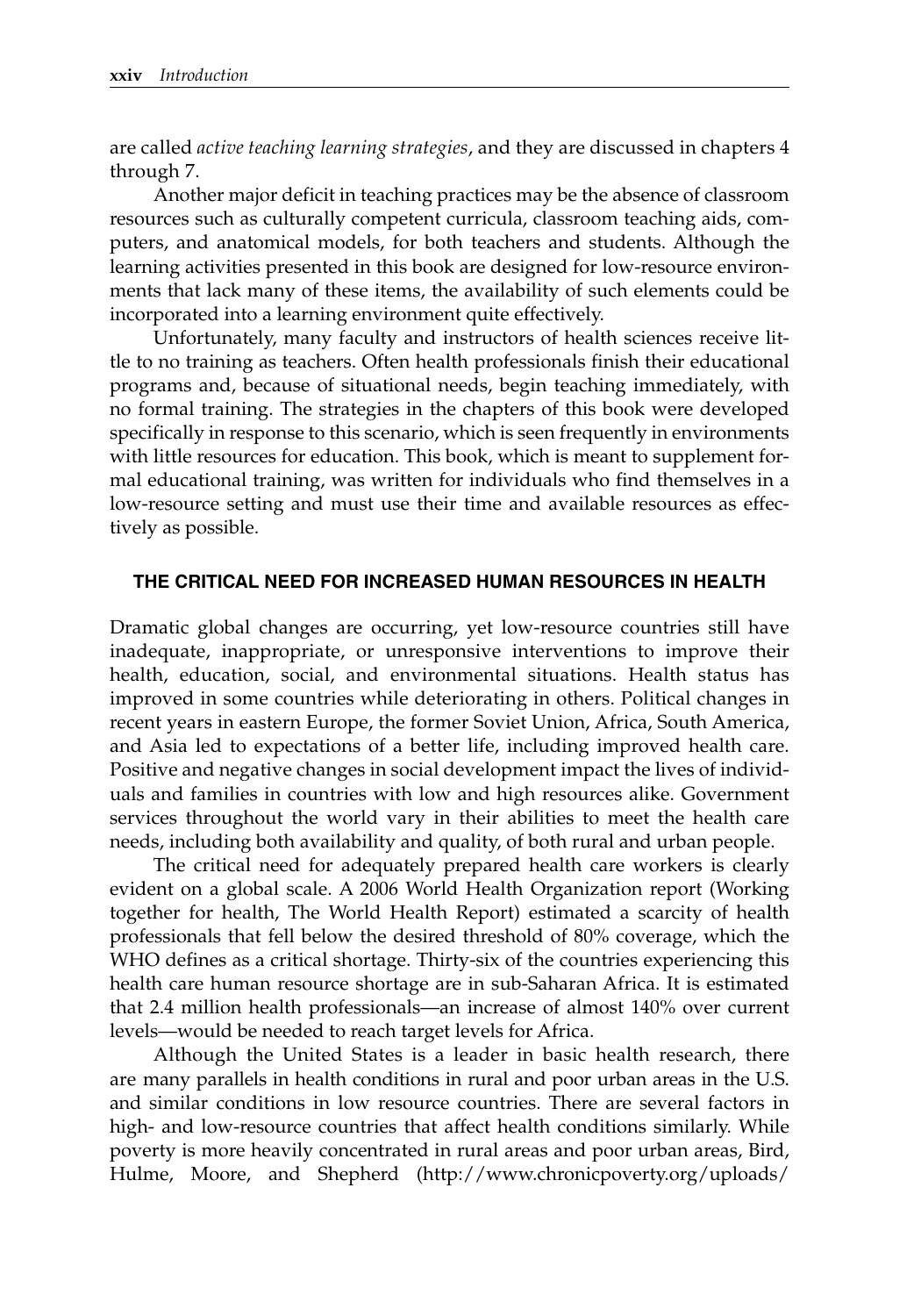publication\_files/WP13\_Bird\_et\_al.pdf), in their paper *Chronic Poverty and Remote Rural Areas* described remote rural areas worldwide as being most affected by poverty and poor health.

McGlaun and Cochran (2010) described barriers to health care access as a high number of uninsured persons, poverty, low educational level of women, lack of adequate transportation, and lack of health care providers. Recruitment and retention problems contribute to the lack of health care providers. Lack of education and living in remote rural areas tend to be correlated with poverty.

 Health care worker shortages have created a global crisis situation. Further exploration of ways to increase the numbers of trained health professionals within diverse countries and communities, both with and without adequate resources, is desperately needed. The preparation of health workers requires organized, dedicated, and competent teachers to instruct and train the next generation of professionals for the delivery of quality care so that this urgent global health care need can be addressed.

#### **PUTTING TEACHING LEARNING STRATEGIES TO WORK**

 In the 1990s, The Carter Center (a nongovernmental organization created by former U.S. President Jimmy Carter and based in Atlanta, Georgia) was asked by the Ethiopian government to help them address the lack of health professionals to meet the country's health care needs. The Carter Center's Public Health Training Initiative (PHTI) was conceived as one approach to, or model of, successful cooperation among a country's stakeholders in health (Ministry of Education; Ministry of Health; public universities; health bureaus; and funding sources, such as the U.S. Agency for International Development) to address the severe shortage of health professionals. One major component of the PHTI model is the preparation of university faculty to adequately teach their health science students. Without well-prepared teachers, increasing the numbers of quality health professionals will not be possible.

 The PHTI in Ethiopia is described in detail in chapter 10 as an example of this book's strategies and methods in action. It was this program and teaching model, developed and conducted in a low-resource educational environment, that allowed us to field-test the teaching learning strategies and methods described. Although the teaching learning methods used in the PHTI project and detailed in this book were developed and used on a national scale, they can be effectively used in any environment and by any teacher faced with limited resources.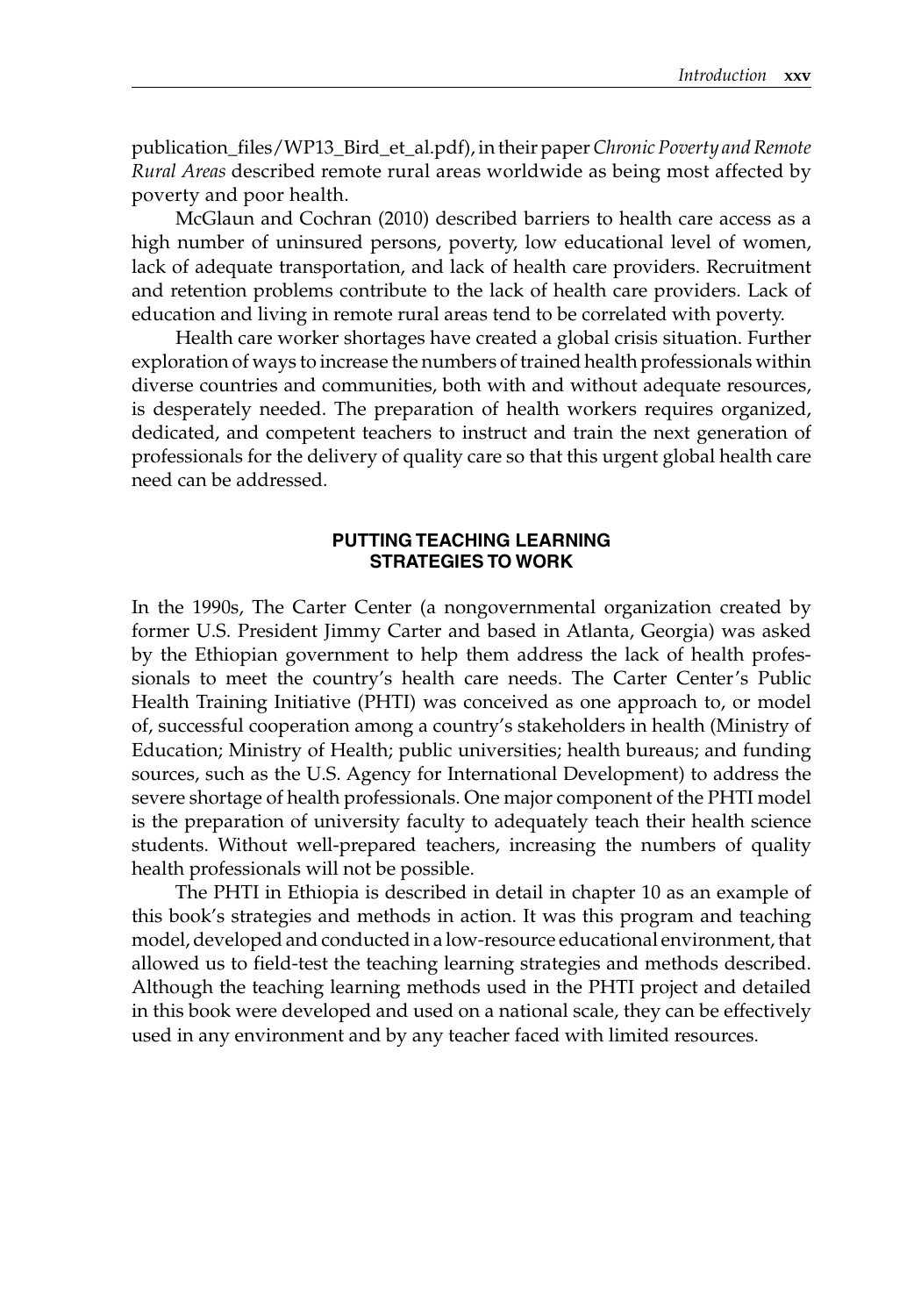#### **REFERENCES**

- Bird, K., Hulme, D., Moore, K., & Shepherd, A. Chronic poverty and remote rural areas (CPRC Working Paper No. 13). Retrieved from http://www.chronicpoverty.org/ uploads/publication\_files/WP13\_Bird\_et\_al.pdf
- McGlaun, J., & Cochran, C. (2010). *Rural Assistance Center: Women's frequently asked questions.* Retrieved from http://raconline.org/info\_guides/public\_health/ womenshealthfaq.php
- World Health Organization. (2006). *Working together for health* (The World Health Report 2006). Retrieved from http://www.who.int/whr/2006/whr06\_en.pdf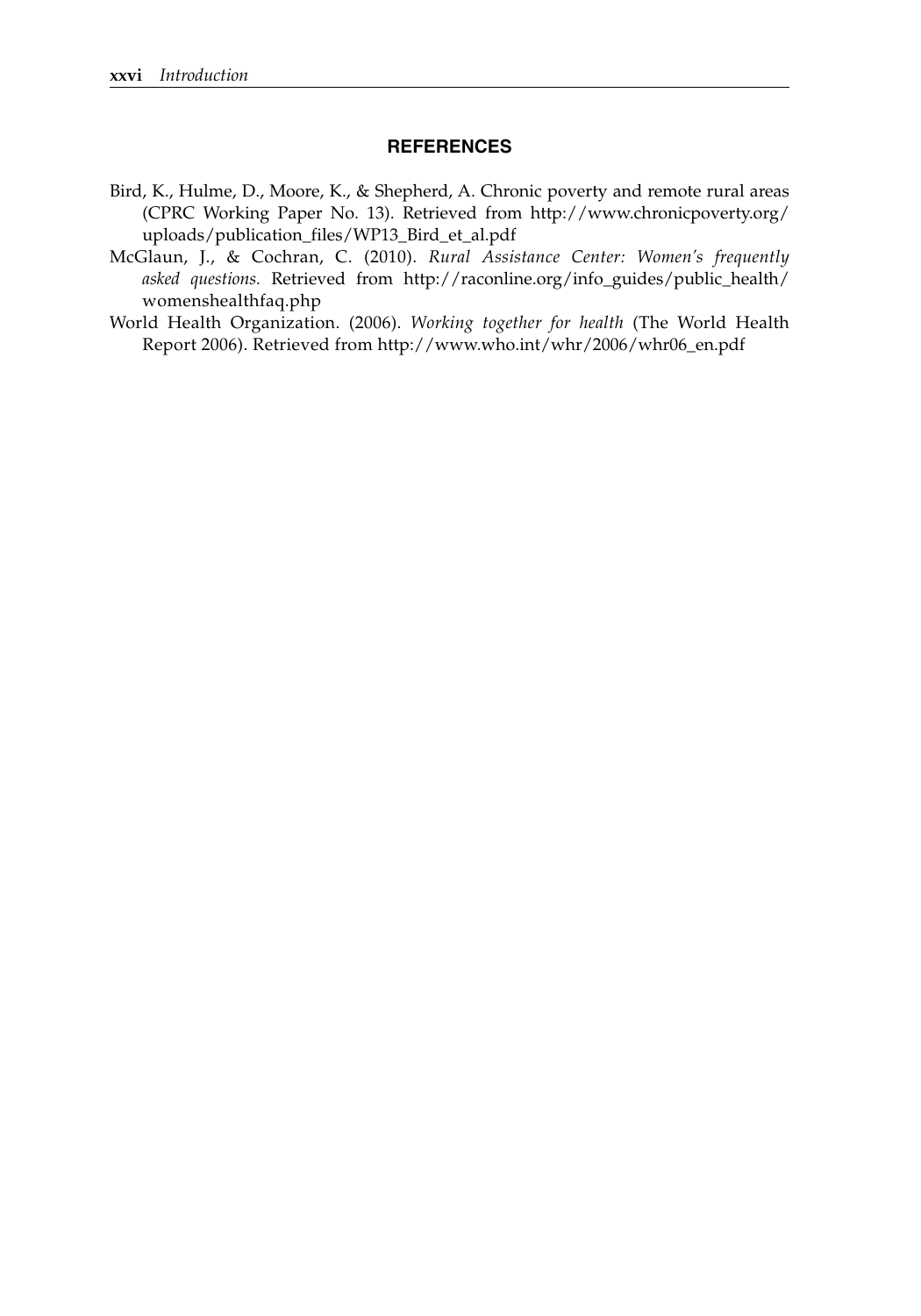# **1**

# **What Is Teaching? What Is Learning? What Is Active Teaching Learning?**

**Multiple approaches to teaching and learning exist in today's learning**<br>
environments. In the past, teaching consisted mostly of lectures and testing. Understanding the shift to active teaching and learning in education requires that one understand what it means to teach and learn. In fact, current research demonstrates that active teaching learning approaches are more effective than traditional approaches in the process of teaching learning. We begin this chapter by presenting a conceptual framework that shows the major concepts of an active teaching learning model (National Research Council, 2000).

# **A FRAMEWORK FOR ACTIVE TEACHING LEARNING**

*Active teaching learning* refers to the interactive activities among learners, teachers, and other persons who may be involved in the process of teaching and learning in ways that promote critical thinking, creativity, and problem solving (Smith, 1990). The term *active teaching learning* is often used because teaching and learning interact and influence each other, often simultaneously. For many years, models of and approaches to teaching focused on lecture, testing, recitation, and written papers. Lecture has been, and often still is, the teaching strategy used most often in formal educational settings: Teachers talk, and students listen. In contrast to this historical method, recent research conducted by the U.S. National Research Council (2000) supports the science of how to link research findings regarding efficient learning to actual practices in classrooms.

 Health science instructors come to the role of teacher with preexisting knowledge, beliefs, and experiences that influence how they teach and learn. Often, their preexisting perceptions consist of incomplete knowledge, false beliefs, and a naïve understanding of concepts related to teaching and learning (Graffam, 2007; Kaufman, 2003). These false beliefs and incomplete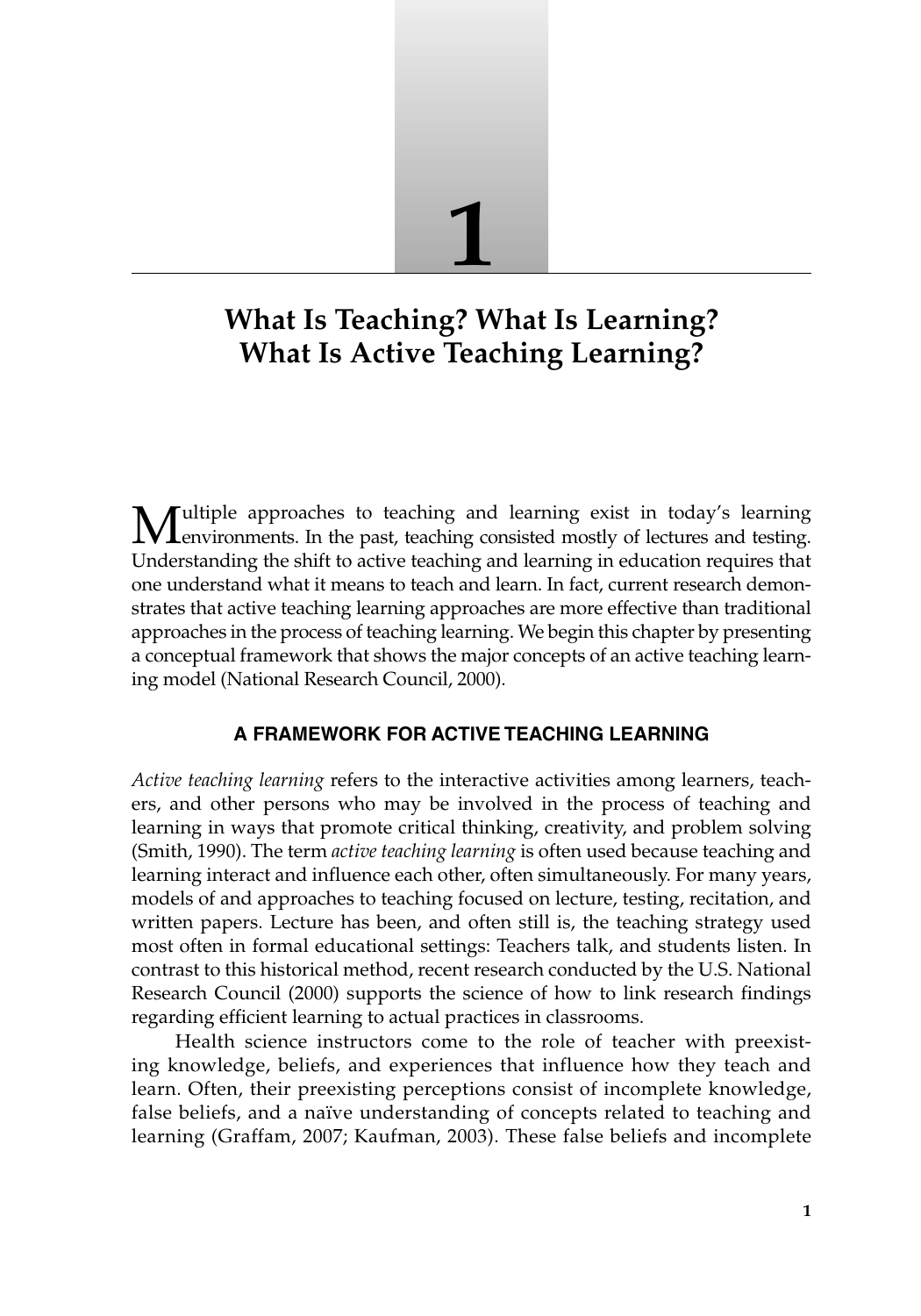conceptual understanding of what it means to be a teacher must be clarified and corrected to help students rethink the role of the teacher and understand how people learn. Emphasis should be placed on understanding and doing, as opposed to rote memorization (National Research Council, 2000).

 In many settings, at all levels of education, there are inadequate numbers of prepared, effective teachers, and teaching materials and technology are scarce. Most often, preparation of health professionals as teachers and educators is minimal at best. New graduates of health professional programs become teachers with only a scant background in education and no experience in teaching and learning. Health officers, advanced practice nurses, medical laboratory technicians, and environmental technicians are nonphysician health care providers who help fill the gaps in health care workers and teachers in local, rural, and regional areas in low-resource areas (Vanderschmidt et al., 1979). Teacher preparation is not part of the educational program in many health educational settings, yet many health professional graduates become teachers or preceptors almost immediately after graduation.

 The goal of this book is to provide an active teaching learning model for preparing professionals from different health disciplines to become teachers. Theories supporting active teaching learning strategies are covered in depth in chapter 2. This book is structured around a framework, the Teaching Learning Framework, that supports active teaching learning strategies in multiple settings. The Teaching Learning Framework has six major categories, along with corresponding teaching strategies and activities to support each category (see Figure 1.1):

- **1.** Philosophical Bases for Teaching and Learning
- **2.** Teaching and Learning Context
- **3.** Cultural Context
- **4.** Teaching and Learning Setting
- **5.** Personal Motivations and Goals
- **6.** Teaching Learning Approaches

 Each category, discussed in more detail later in this chapter, includes selected active teaching learning strategies. Figure 1.1 depicts how these six categories of the active teaching learning framework come together to describe what it is to teach. The figure pictorially demonstrates how teaching learning approaches, which are at the hub of the diagram, relate to all five surrounding categories. Throughout the book, we describe teaching learning approaches, usually referred to as *active teaching learning strategies* , as they apply to the topic under discussion.

# **Philosophical Bases for Teaching and Learning**

 Multiple definitions of *teaching* , *learning* , *training* , and *education* exist in the literature, and the terms are often used interchangeably, with little differentiation in the meanings of each. An understanding of the meaning of and differences between these terms is important, because teachers consider all of these concepts as they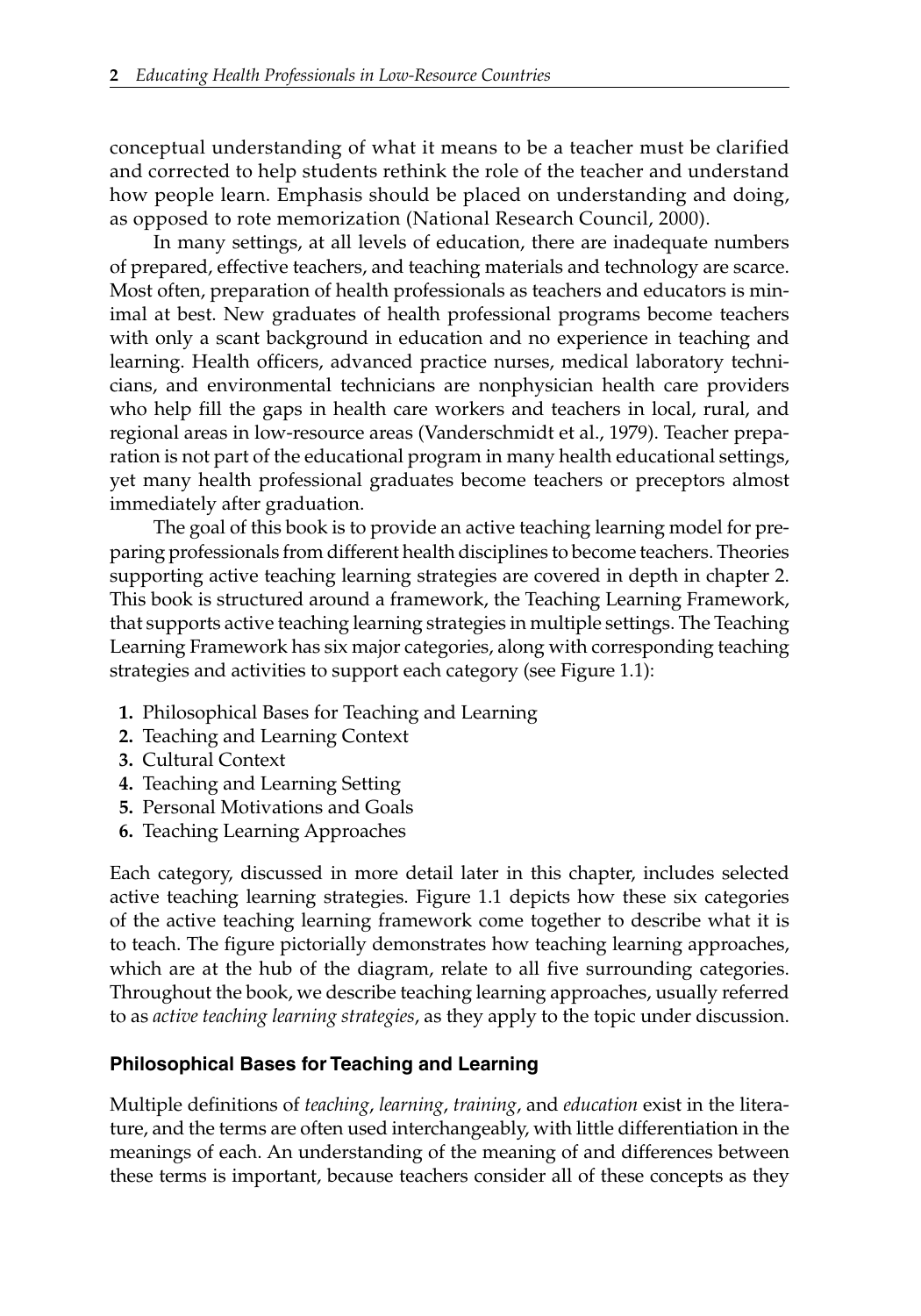

make decisions about approaches they will use to accomplish the identified learning outcomes. The effectiveness of one's teaching and evaluation is closely tied to the teaching strategies chosen to accomplish the outcomes and goals, which are determined before one begins to teach. Differentiation of the terms *teaching* , *learning* , *training* , and *education* helps to clarify ideas and concepts related to teaching and learning. Understanding the meanings of these terms also can help one understand how teachers create learning experiences; select testing strategies; and identify desired levels of learning as related to goals, objectives, and outcomes.

# *What is Teaching?*

 Each person's experiences and beliefs about teaching influence how he or she evolves into a teacher. *Teaching* is generally defined as telling or explaining ideas to others; however, the term can also mean that, through teaching, a person has influenced the life of another person in some meaningful way. Expanded definitions of *teaching* also include the acts of identifying a student's strengths and weaknesses and of helping a student develop his or her full potential in the subject of concern. The education of health professionals focuses on preparing a competent, safe, and caring practitioner dedicated to providing health care to diverse populations in many different settings. Educating health professionals is not about creating a simplistic, ritualistic practitioner. Because multiple definitions of teaching exist, and because teaching health professionals requires the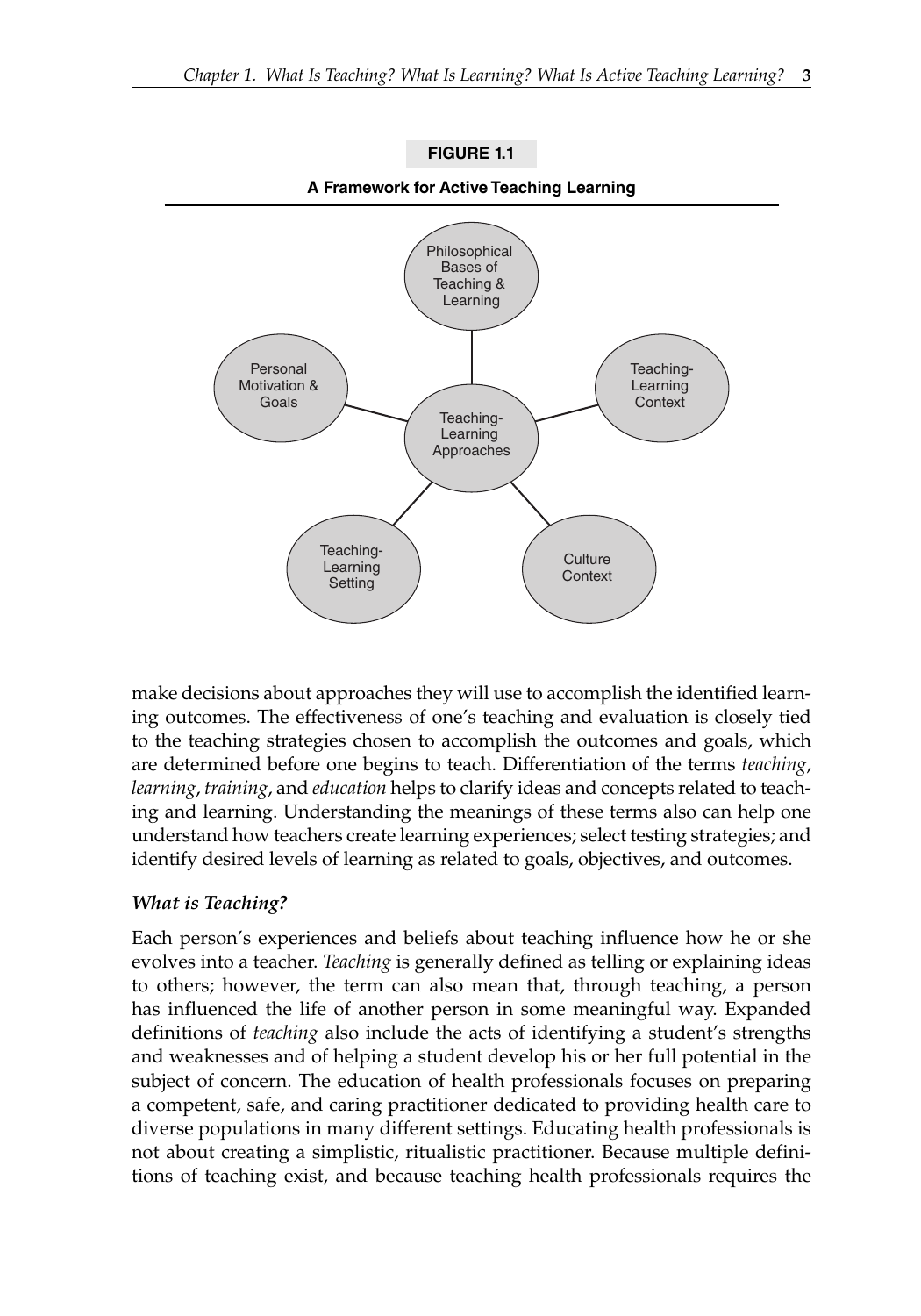combination of most of these definitions, the word *teaching* as used in this book refers to the act of influencing students—through teaching strategies, teacher– student interactions, selection of content, and methods of evaluation—to become well-rounded, competent health care practitioners who are prepared to practice in a multitude of settings.

# *What is Skillful Teaching?*

 Even the best prepared, most experienced teacher will face unpredictable and unanticipated situations. The experience of being a teacher will contain failures, ambiguity, joys, and frustrations; however, the most important focus for the teacher is the students' learning experiences and personal survival. Brookfield (1990) described teaching as an unpredictable and complex endeavor that is uncertain at times. He equated it to white water rafting, with periods of apparent calm interspersed with sudden, frenetic turbulence. Skillful teaching focuses on survival and being able to reduce negative experiences that lead to burnout, exhaustion, and the feeling that one is a failure. Brookfield advised educators to "be wary of the perfect teacher syndrome" (pp. 7–8). Indicators of a good teacher include the readiness to take risks, being realistic, and developing insights into who one is as a teacher. Developing a personal vision of who you are as teacher based on your instincts, intuitions, and insights that you gain over time will serve as a guide for your teaching career.

 Definitions of teaching must be broad enough to include what skillful teaching is. In other words, does the teaching lead to students' success in their roles as health care workers in the environments in which they will practice? Sharing definitions and beliefs about teaching and learning leads to an understanding of teacher and student roles in the learning process.

# *What is Learning?*

 For our purposes, *learning* is defined as the act, process, or experience of gaining knowledge or skills in multiple ways. Two major models have influenced teaching and learning. The first, called the *behaviorist model* of learning, defines learning as a change in behavior and the acquisition of new knowledge or skills through study (DeYoung, 2003; Ironside, 2001). The behaviorist model has been widely known for its emphasis on behaviors: being able to explain what one has learned; pass the test; perform the skill; and, ultimately, to pass the course or receive the certificate. B. F. Skinner, an American psychologist known for his impact on education in the 1950s and 1960s, developed the behaviorist model as a means of focusing on behavioral objectives, objective test questions, and the student's ability to implement prescribed behaviors. Long the dominant paradigm in education, the behaviorist model has recently been contrasted with the second major model: the *human science model* , which is enjoying a growing influence on educational settings and is supported by the expanding use of technology.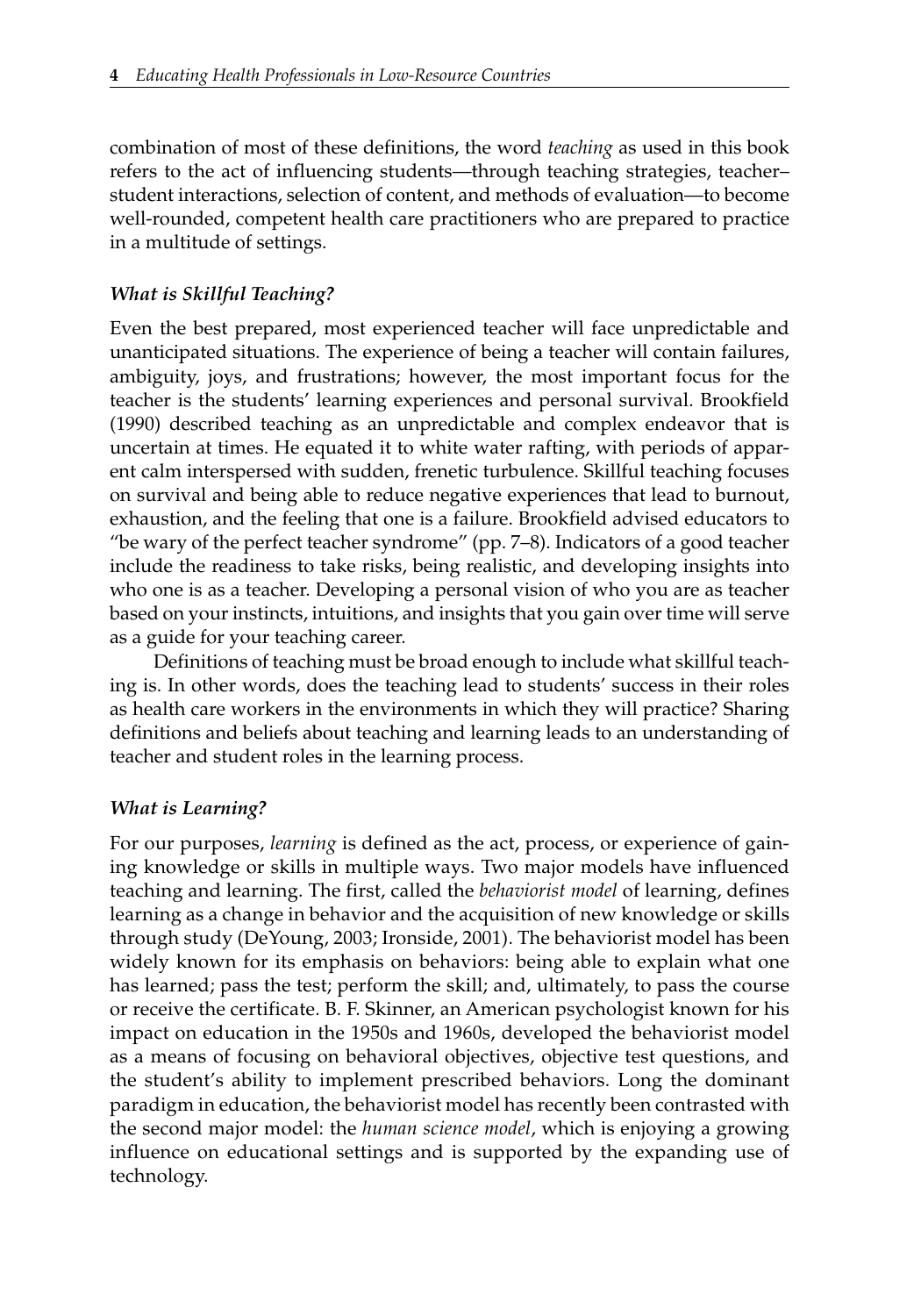The human science model of learning is a relatively new way of thinking among educators and scientists. As teachers, our philosophical beliefs about learning and our educational experiences are often reflected in our choice of teaching strategies and approaches that support our definitions of teaching and learning. Thomas Kuhn (1962), in his most renowned book, *The Structure of Scientific Revolution*, argued that science is not a steady, cumulative acquisition of knowledge, but rather a series of scientific developments following the scientific rules and regulations of the day as punctuated by intellectual explosions stimulated by new or different ways of thinking, which Kuhn called *scientific revolutions* . The shift from the behaviorist model to the human science model led to a revolution in both science and education. When a model that has been effective in making sense of phenomena in a given discipline at a particular time yields to another model, this is called a *paradigm shift* . The shift from the behaviorist model to the human science model has led to significant changes in health and education.

 Table 1.1 illustrates and compares the behaviorist model and the human science model. Each model contributes to teaching and learning, but with emphasis on different strengths and differences.

| TABLE 1.1                                           |                                                                                                                                                                     |                                                                                |  |  |  |  |  |
|-----------------------------------------------------|---------------------------------------------------------------------------------------------------------------------------------------------------------------------|--------------------------------------------------------------------------------|--|--|--|--|--|
| <b>BEHAVIORIST MODEL VERSUS HUMAN SCIENCE MODEL</b> |                                                                                                                                                                     |                                                                                |  |  |  |  |  |
|                                                     | Behaviorist model <sup>a</sup>                                                                                                                                      | Human science model <sup>b</sup>                                               |  |  |  |  |  |
|                                                     | 1. Break down information and skills into<br>small pieces.                                                                                                          | 1. Importance is placed on being in con-<br>trol of one's learning.            |  |  |  |  |  |
|                                                     | 2. Check students' work regularly and<br>provide feedback.                                                                                                          | 2. Students should be able to recognize<br>what they know and do not know.     |  |  |  |  |  |
|                                                     | 3. Teach out of context on the basis of the<br>belief that students learn better when<br>they are out of the context in which the<br>learned material will be used. | 3. Students recognize how they under-<br>stand information.                    |  |  |  |  |  |
|                                                     |                                                                                                                                                                     | 4. Students recognize how they have the<br>ability to determine someone else's |  |  |  |  |  |
|                                                     | 4. Instruction is teacher centered; teach-<br>ing strategies include lectures, tutorials,<br>drills, and other teacher-controlled<br>activities.                    | meaning and how one seeks evidence<br>that supports his or her learning.       |  |  |  |  |  |
|                                                     |                                                                                                                                                                     | 5. Learning is active.                                                         |  |  |  |  |  |
|                                                     | 5. Learning is passive.                                                                                                                                             | 6. Students explore responses and make<br>choices.                             |  |  |  |  |  |
|                                                     | 6. Students must learn the correct response.                                                                                                                        | 7. Knowledge is defined as acquiring new<br>information.                       |  |  |  |  |  |
|                                                     | 7. Knowledge is defined as remembering<br>information.                                                                                                              |                                                                                |  |  |  |  |  |
|                                                     |                                                                                                                                                                     | 8. Students search for and create new                                          |  |  |  |  |  |
|                                                     | 8. Understanding is defined as seeing<br>existing patterns.                                                                                                         | patterns.                                                                      |  |  |  |  |  |
|                                                     |                                                                                                                                                                     | 9. Students direct their own learning.                                         |  |  |  |  |  |
|                                                     | 9. Applications require transfer of training,<br>which requires one to see common<br>elements among problems.                                                       | 10. Understanding is defined as creating<br>new patterns.                      |  |  |  |  |  |
|                                                     | 10. Teachers must direct the learning process.                                                                                                                      |                                                                                |  |  |  |  |  |

**TABLE 1.1**

a Adapted from: http://msucares.com/health/health/appa1.htm.<br>والمعاملة المسابقة المستمر المسابقة المستمر المسابقة المستمر المستمر المستمر المستمر المستمر المستمر المستمر ا

Adapted from: http://viking.coe.uh.edu/~ichen/ebook/et-it/behavior.htm.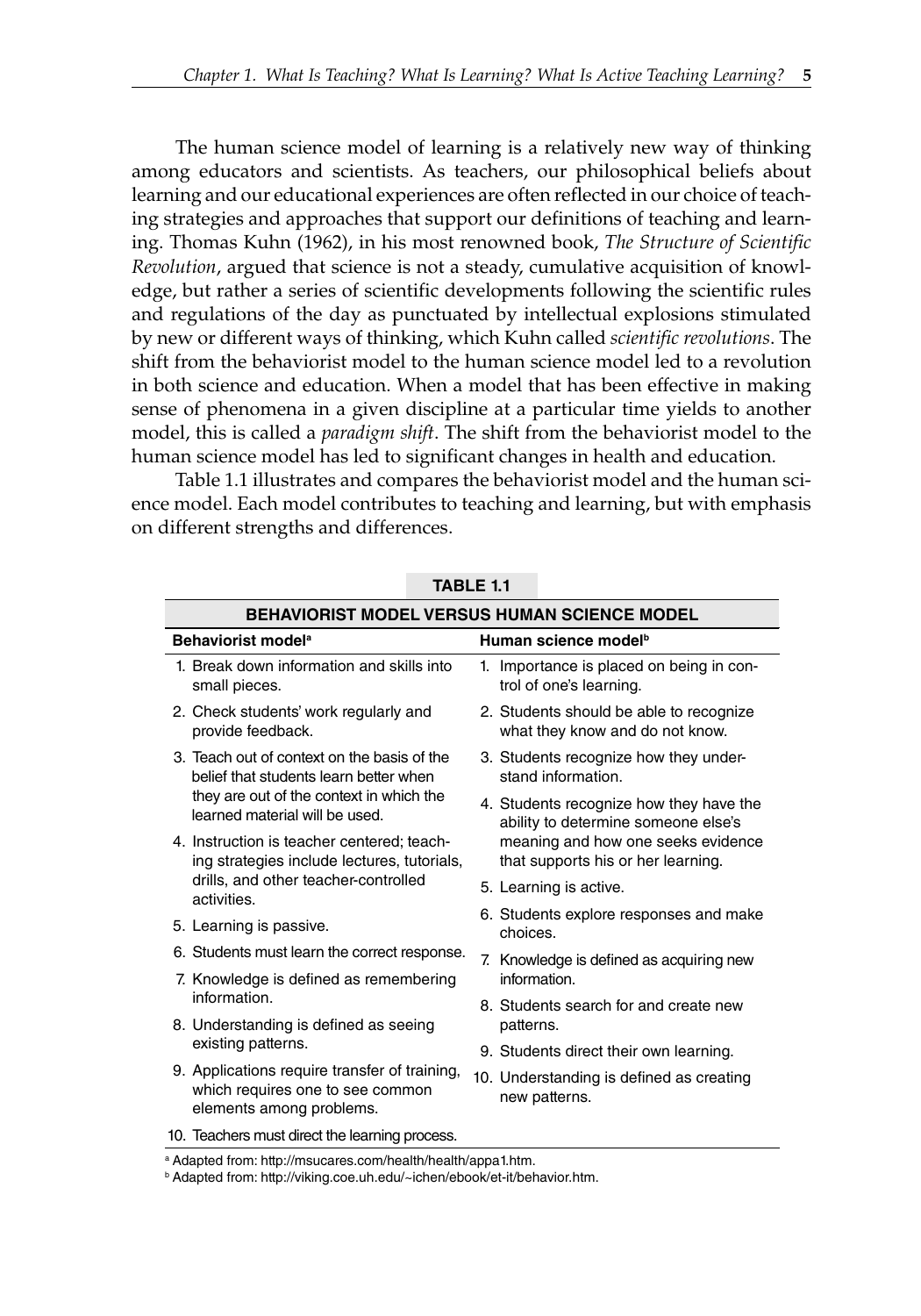# *What is Training?*

 The term *training* generally refers to the acquisition of knowledge and skills (or competencies), developed through the teaching of vocational or practical skills. The words *training* and *education* are often used interchangeably, as though they mean the same thing, but it is important that teachers recognize their differences and that this recognition affects their choice of teaching strategies. Teachers often choose the behavioral model to help students prepare for specific tasks and roles supported by specific information (DeYoung, 2003; Ironside, 2001; Kaufman, 2003). Teaching skills to health workers generally includes training in which skills are matched to environments where graduates will work (see chap. 7, this volume). Skills training is essential to health professionals, but it is not sufficient. Understanding the principles and rationale behind skills, along with performance of those skills, is essential to preparing a safe practitioner.

## *What is Education?*

 Education, according to the human science model, builds a knowledge and theoretical base that can be transferred and used in other areas to continue growing and learning (Huitt, 2009). In health care, education focuses on personal development as well as training in the necessary skills and procedures with which health professionals must be familiar. In educating health professionals, teachers should encourage their students to pursue continued personal development and personal growth so that they can become competent professionals who can improve the delivery of health care to diverse populations. Education is essential to innovation and improvement. Incorporation of changes, new methods, and approaches are essential to providing safe, quality health care within the current health care system.

## **The Teaching Learning Context in Low-Resource Countries**

 The teaching learning context influences the work of students and teachers. The preparation of health professionals occurs in multiple settings, including classrooms, clinical settings, communities, and homes. The context in which teaching and learning take place influences those experiences as well as students' and teachers' ability to transfer that learning to other settings. Selection of teaching strategies and methods also is influenced by the context in which one works. Certainly, low-resource countries face many challenges in providing education to health professionals. Adequately prepared teachers and the availability of teaching resources, computers, and other technology are not readily available in low-resource countries. Also, health care systems in these countries often are not adequately equipped with the supplies, medications, and aides needed for teaching and providing care.

 Although teaching in low-resource countries can be challenging and difficult, preparing teachers well in such countries can improve the quality of teaching and education, if only by strengthening the teachers' knowledge and skills.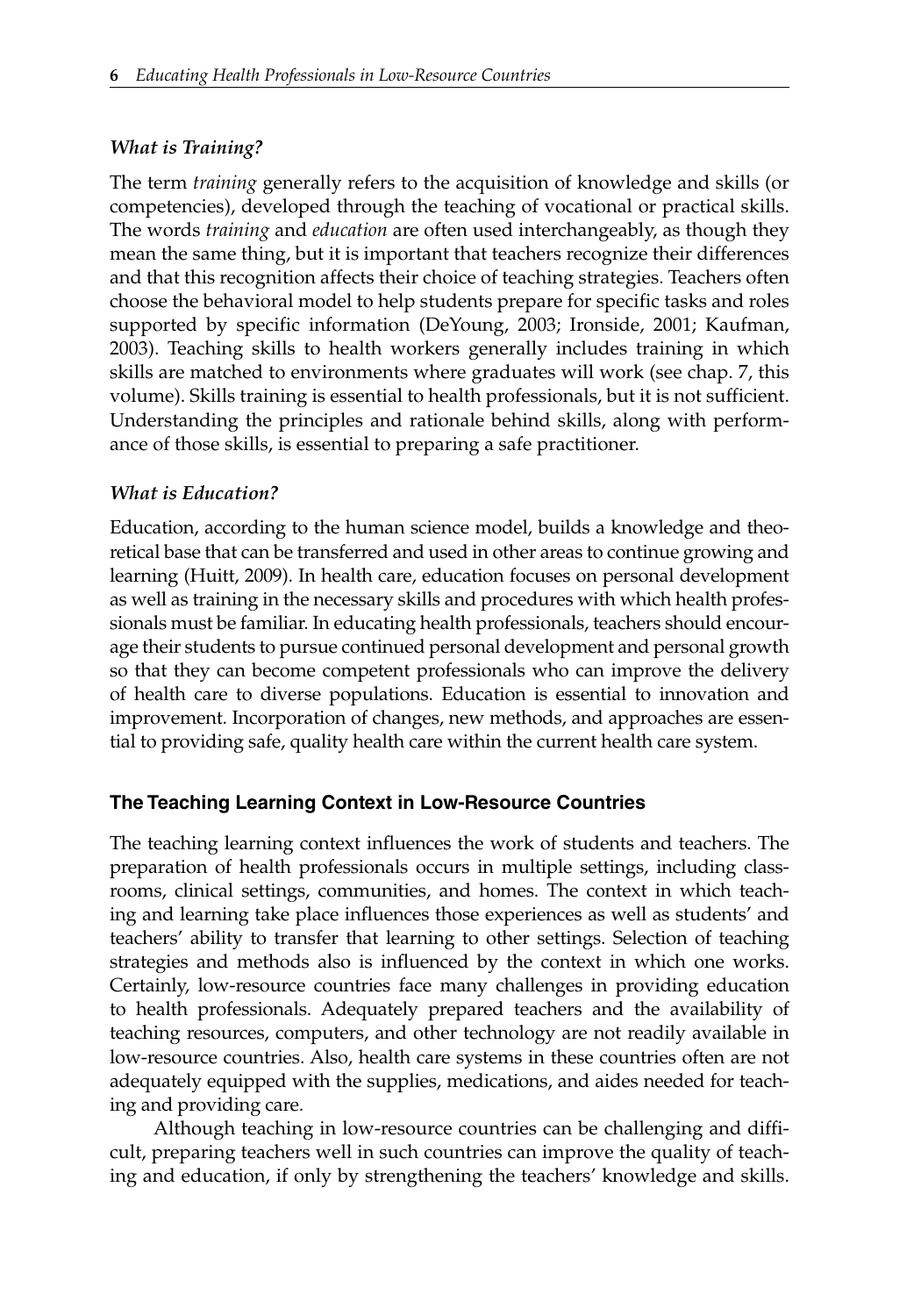Of course, effective teachers assume responsibility for identifying the content, strategies, and expected outcomes for what the students gain through engaged learning. Active teaching learning strategies engage the students in producing work while gradually turning over the learning process to students.

## **Cultural Context: Influence of Values, Beliefs, and Past Educational Experiences**

 Early basic education programs often provide the mindset for learning in later educational experiences. Personal learning styles based on initial educational experiences are often considered the only way to approach learning. This influence of prior experiences has been exemplified in stories from health professionals from various environments when they have been asked to share positive and negative experiences from their educational history (Wenger, 2008). Self-reflection yields stories that portray negative and positive experiences that shape who one is as a practicing health professional or teacher. The sharing of personal view–shaping stories with colleagues creates an open, supportive environment for new learning experiences. Examining the positive and negative aspects of personal influence also leads to a list of positive and negative teaching behaviors that illustrate the values and beliefs of who one is as teacher. Knowing one's self as a teacher influences the teacher–student relationships that are developed in the teaching learning process.

 Understanding students' beliefs, values, and experiences helps teachers be more effective. A common language allows for easier communication between teacher and student. Also, understanding the culture, religious beliefs, roles of males and females, communication patterns, and other cultural traditions of the groups assists the teacher in creating a positive environment with a diverse group of learners. Please refer to Chapter 3 for more discussion on culture and learning.

# **Teaching and Learning Settings**

 The preparation of health care workers requires a variety of different settings that support active teaching learning strategies. Health educator preparation focuses on learning in classrooms; clinical settings, such as health centers and hospitals; homes; and other, nontraditional settings. Understanding how these environments influence the teaching learning process is necessary as well, because it enables the teacher to prepare experiences from which students can learn.

# *Teaching in the Classroom*

 Teaching in a classroom setting is challenging. It requires that teachers be adequately prepared so they can develop lectures, manage small and large groups, evaluate and assess students' learning, and use active teaching learning strategies. Although students often prefer the lecture format over participating in small group work or making presentations, teachers should keep in mind that student engagement necessitates a variety of teaching strategies. Topics related to classroom teaching are covered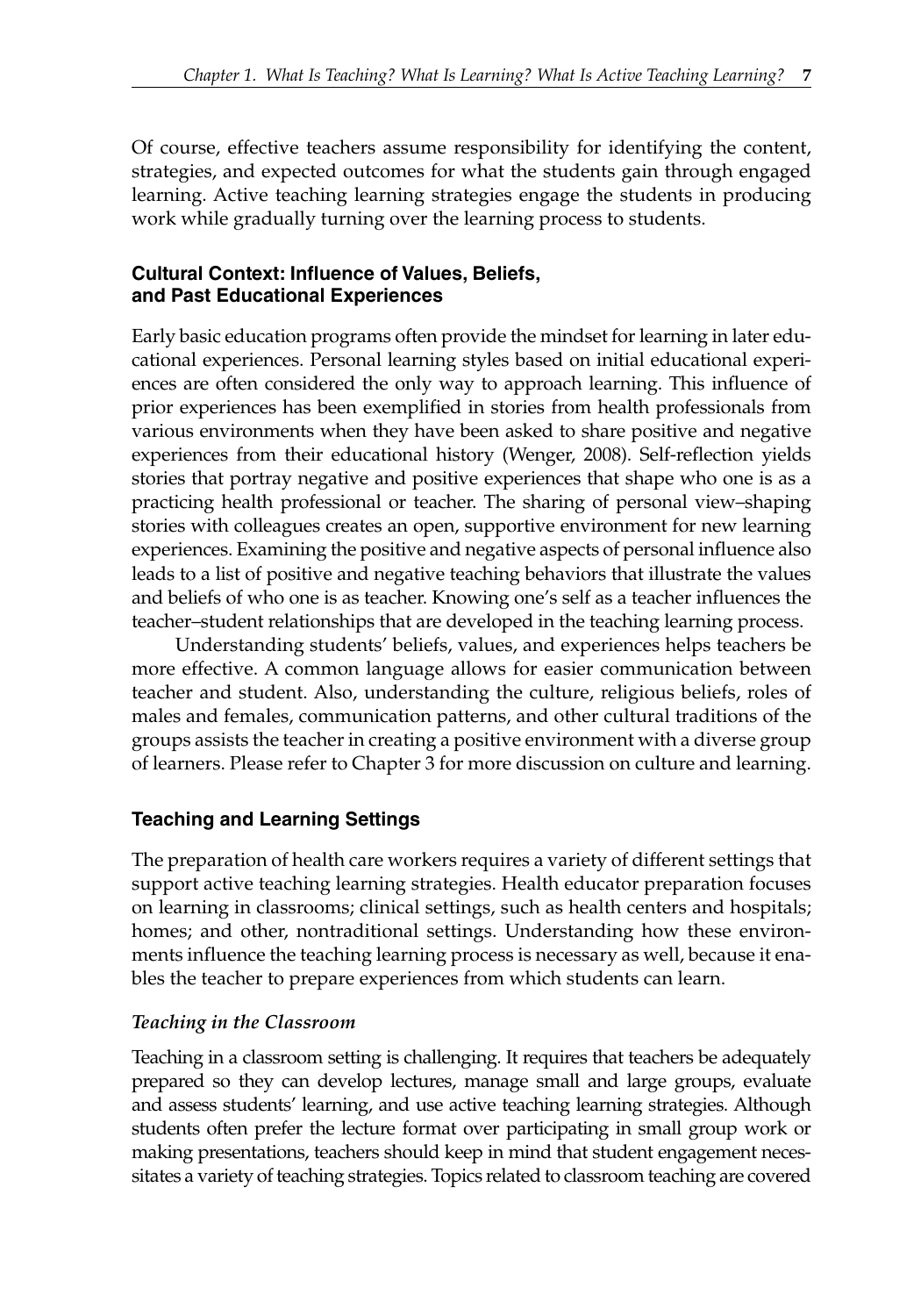throughout this book. Skills that are needed for classroom teaching include an understanding of how students learn and come to know things. Understanding learning theories, ways of knowing, learning styles, how to write behavioral objectives and outcomes, writing test questions, plan and conduct a lecture, and understand and conduct student evaluation and assessment are all essential skills for classroom teachers.

## **Personal Motivation and Goals**

 Given that the greatest threat to world health is the shortage of health professionals, one of the most critical issues in the planning and improvement of better health care delivery is the training and education of health professionals who become teachers for their profession. Students entering health professional educational programs or learning programs to become health workers have expectations and goals, and they bring with them past educational experiences and an anticipation of learning new knowledge and skills that will make them competent practitioners and teachers. Meeting this expectation requires the teacher to understand learners' personal and group goals; clarify definitions related to teaching, learning, training, and education; and understand students' perceptions of effective teachers.

## **EVIDENCE-BASED TEACHING AND LEARNING**

 Many definitions of *evidence-based teaching and learning* exist, ranging from researchbased information to expert practitioner opinions and theory-based information. The most commonly quoted definition of evidence-based teaching describes the use of current best practices and evidence to make decisions about the most effective teaching methods, which will result in increased learning for students and thus (theoretically) the best care of patients (Yannacci, Roberts, & Ganju, 2006). This definition provides insight into the essential components of *evidence-based practice* , a term that describes a process used in making safe, appropriate, and maximally effective decisions that are based on current research, clinical knowledge, and successful experiences. Because evidence-based practice is a process, decisions can and will change on the basis of the current available research, knowledge, and experiences. Although the evidence-based process varies in its descriptions (of how it works), common steps in teaching do exist. The following are some examples of these steps:

- Review and study the teaching learning environment, the situation, available readings, educational level of students, $^1$  information from the environment, and the issues arising out of an existing problem or problems.
- Identify and describe the issues/problems.

<sup>&</sup>lt;sup>1</sup>Educational student level refers to whether a student is a beginner or more advanced in their program of study (i.e., first year or final year students). Expectations of students just beginning a program will be different than that of students who have more experience or education, and the evidence-based teaching strategies employed should take these various educational and experience levels into consideration.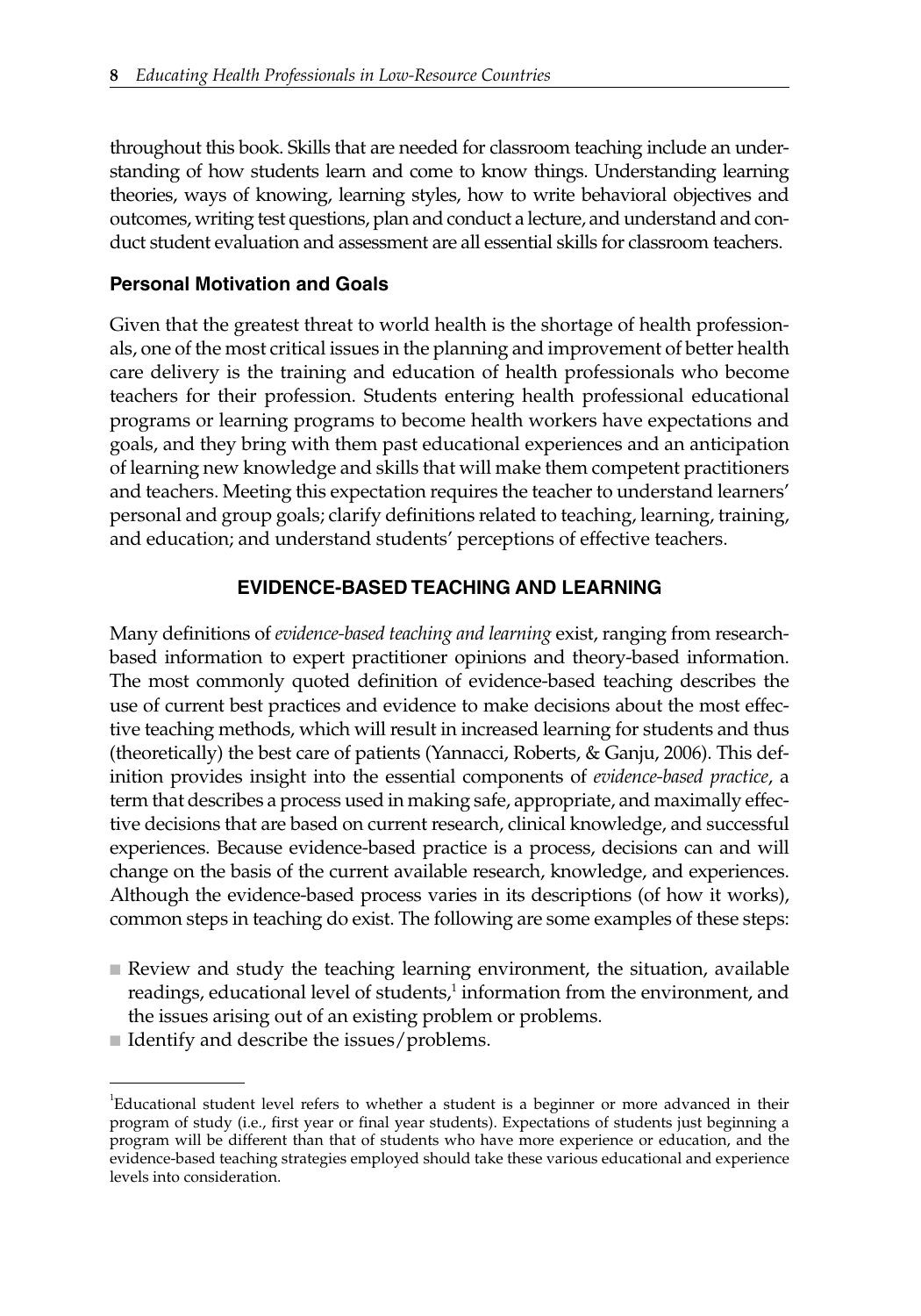- Construct questions that need to be answered.
- Review and evaluate the related literature and other sources of information and data related to the issue/problem. These sources should include current research; experts; practitioners; reputable Web sites; and information obtained in quality workshops, training, and courses.
- Return to the teaching situation with the information and evidence needed to implement successful teaching and learning.
- Monitor and evaluate to determine the effectiveness of the evidence in resolving and/or improving the situation.

 Evidence-based teaching and learning practices are based on adult learning theories and, as the name implies, are supported by empirical evidence. Many reviews of adult learning theories have determined the knowledge and skills that focus on how adult learners learn (Yannacci, Roberts, & Ganju, 2006). The following three common principles of learning have been described:

- 1. Learners must be engaged by understanding the value and benefits of their learning.
- 2. Outcomes and goals are clearly defined.
- 3. Teachers should use evidence-based teaching principles to facilitate learning.

 For many years, learning was based on psychological models that focused on individual tasks and the behavior changes that were necessary to accomplish those tasks (DeYoung, 2003; Kaufman, 2003). As discussed earlier, an alternative paradigm, the human science model, was presented. This model demonstrated that learning is specifically grounded in interactions between the learner and his or her social context, which helps to facilitate and reinforce the learning process (Kuhn, 1984). Active teaching learning strategies require involvement between teacher and students. Understanding who one is as teacher allows one to fulfill the role of teacher and supports the development of positive faculty–student relationships, facilitating the learning and growth of both teacher and student (Yannacci, Roberts, & Ganju, 2006).

## **What Is Evidence-Based Teaching/Education?**

 Evidence-based teaching is often described as the use of the most effective teaching strategies to accomplish desired outcomes for students/learners. Students learn more when evidence-based teaching methods are used than when traditional teaching methods (e.g., a lecture format) are used. Some professionals believe that evidence-based teaching and learning will be based on the best science, science that has been rigorously analyzed and has led to positive outcomes in regard to student learning. In fact, research shows that teaching strategies that require student participation result in increased student learning and retention of the learned material (National Research Council, 2000, pp. 3–6). Evidence-based education operates on two levels: (a) through the use of existing evidence from worldwide research and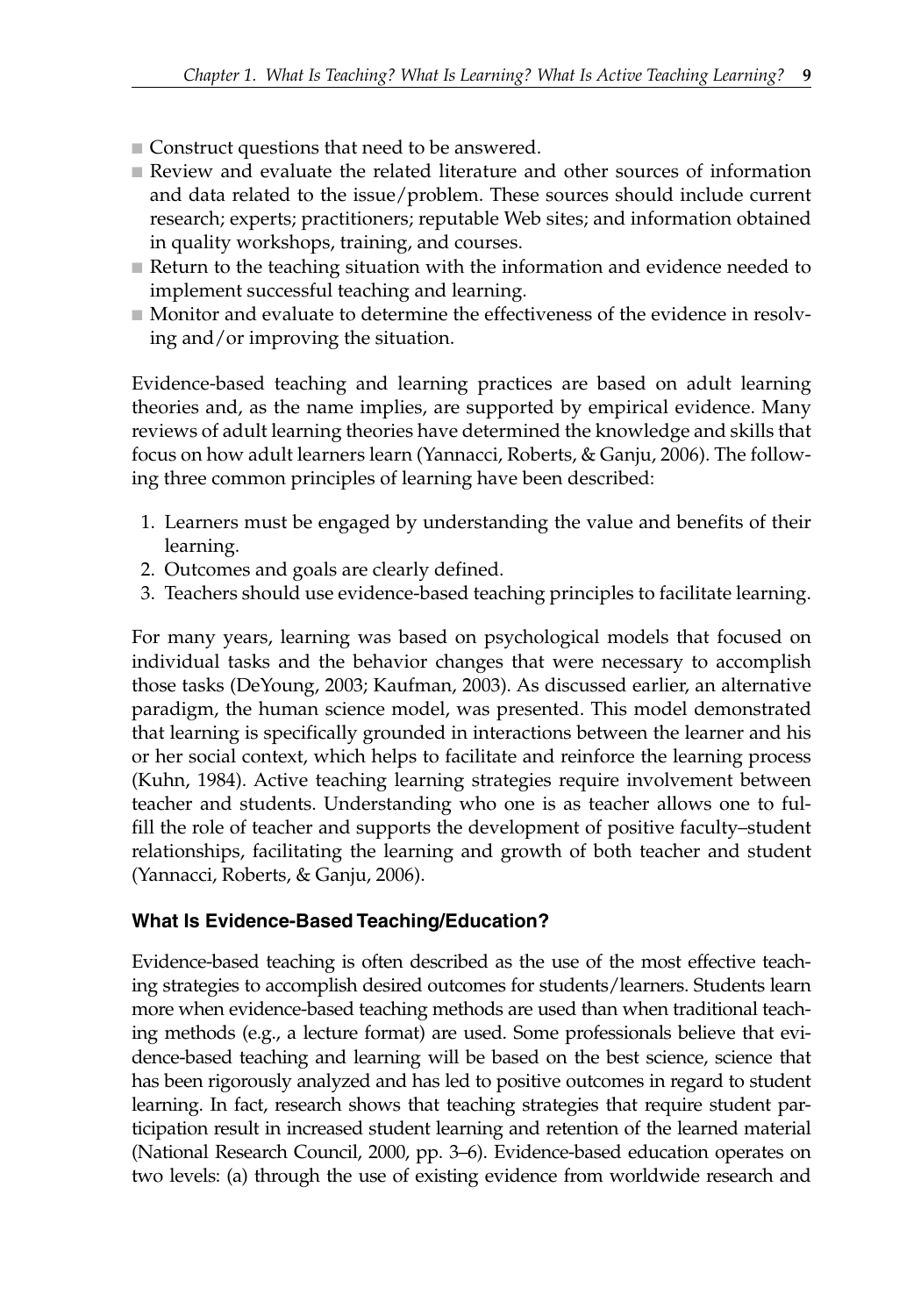related subjects and (b) by establishing sound evidence where existing evidence is lacking or questionable.

 Today the educational and health disciplines are exploring the processes of teaching and learning in conjunction with how the brain works. Evidence-based practices and teaching approaches are being implemented in educational settings worldwide with positive results. A basic approach to implementing evidencebased teaching practices involves the following steps for a teacher to undertake:

- Be able to pose the questions to be answered.
- Systemically and comprehensively search for evidence.
- Read and critique evidence according to professional and scientific standards.
- Organize and determine the levels of evidence. Randomized clinical trials are often seen as the gold standard in regard to evidence; however, sometimes practical wisdom, context sensitivity, and culture pervade medical and educational practices.
- Determine the evidence's relevance to educational needs and environmental conditions.
- Clearly describe the educational outcomes desired. Evidence is frequently defined as "what works."
- Evaluate and analyze the educational activity or health intervention.

 Low-resource countries face challenges in obtaining research resources and often must depend on colleagues from other countries, experts, and other sources to access evidence-based information. Other sources of information include experts in the field; universities; the Internet; and research journals, where available. Last, but not least, consider the patient and the family as you consider the use of the evidence.

## **WHO AM I AS TEACHER?**

 Becoming a teacher is a journey of growth through personal experiences that leads one to determine who one is or wants to be as an educator. Depending on their educational experiences, beginning teachers often choose to emulate the style of one of their own favorite instructors. New teachers also purposefully avoid methods from past mentors and teachers with whom they did not connect.

 As a teacher or educator, one brings into the classroom and other learning environments all of one's educational experiences, positive and negative, that shape who one is as a professional. Students often share stories about their positive and negative experiences with teachers and the impact of their connections with teachers on their overall learning. One's beliefs about oneself and others impact one's instructor–student relationships. Examining your own personal experiences and beliefs about personal and professional relationships helps you as a teacher focus on who you want to be as an educator. Experienced teachers often share stories that focus on how they have become the teachers they are today. Continuous growth and development help a teacher progress through the stages of development that come with experience.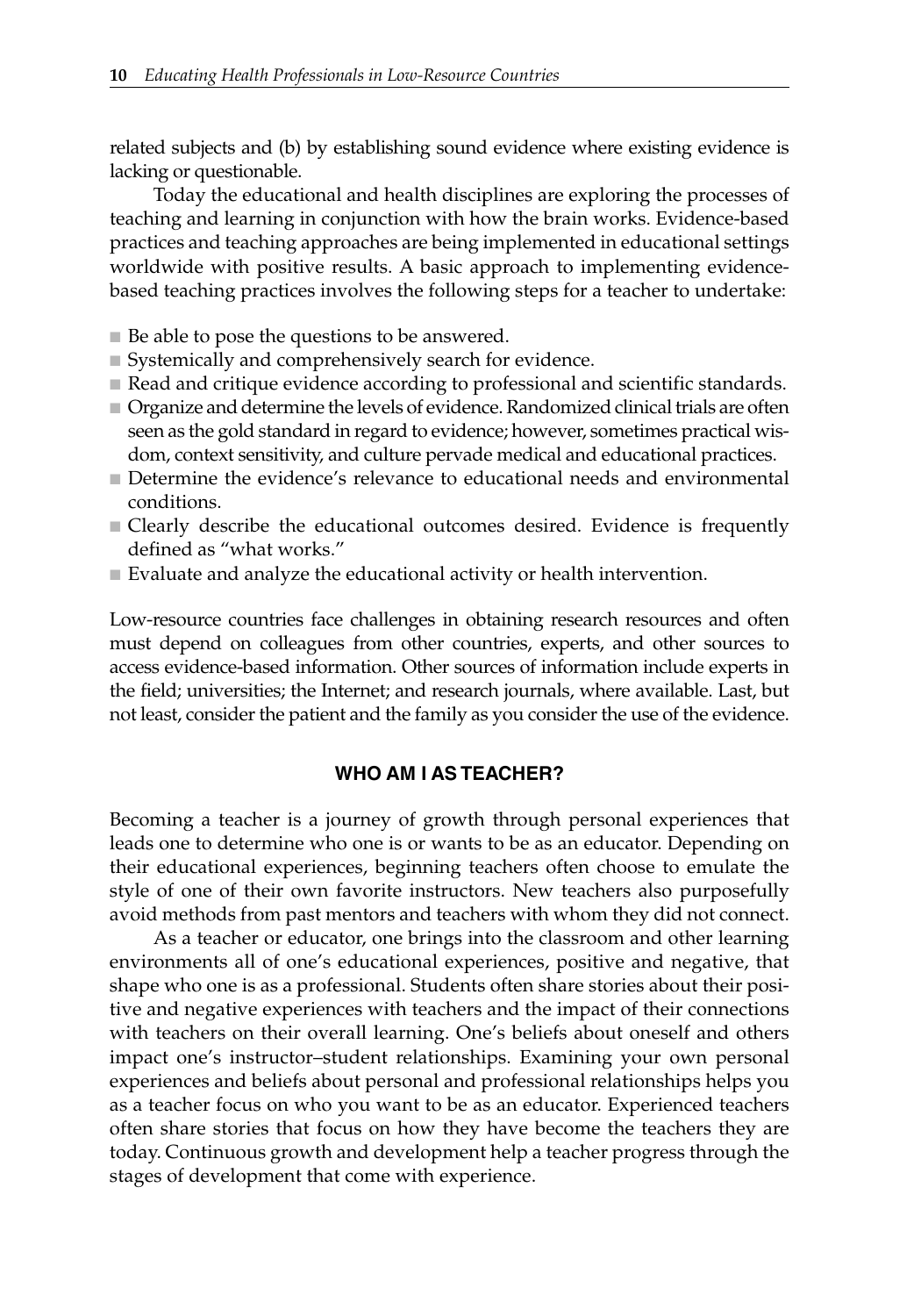#### **CLARIFYING DEFINITIONS: TALKING THE SAME LANGUAGE AND CHARACTERISTICS OF AN EFFECTIVE TEACHER**

#### PART I

 The purpose of this learning activity is to clarify ideas and concepts related to teaching and learning. It is important that we share and understand the meanings and use of terms related to teaching and learning, that is, that we talk the same language. Sharing experiences and stories enriches our understanding of positive and negative episodes in our lives.

 This is a guide to assist a group in a successful discussion of effective teaching. The outcome of this activity is that students will be able to discuss concepts that will serve as a beginning conceptual structure or mental model for teachers and educators.

 Instruct students to read the lyrics to "Flowers are Red," a song written and sung by Harry Chapin that illustrates the impact teaching strategies have on students' learning. The song tells the story of a little boy on the first day of school. The boy was drawing pictures of flowers, using his imagination and a wide variety of colors to paint them. The teacher "corrects" him, telling him that he's using the "wrong" colors and that he should paint them red and green, "the way they always have been seen." The boy does not agree and continues to paint them from his imagination—until the teacher punishes the boy. The teacher stands him in a corner, until finally the little boy submits, repeating to the teacher her own words: "Flowers are red, and green leaves are green." The boy moves to a different school, and there he continues to routinely draw flowers in red and green, to the chagrin of his new teacher, who embraces individuality.

 According to popular opinion, the idea for the song came to Chapin when his secretary told him about her son, who brought his report card home from school one day. The teacher had written a note in the card saying "Your son is marching to the beat of a different drummer, but don't worry, we will soon have him joining the parade by the end of the term." The quote was often used as an introduction to the song during live concerts. In the live concert versions, Chapin extended the song's ending to: "There still must be ways to have our children say. . ." before featuring the little boy's chorus again and bringing the song to a better conclusion.

 The lyrics for the song can be found at *http://www.harrychapin.com/music/flowers .shtml* or *http://www.lyricsdepot.com/harry-chapin/flowers-are-red.html .*

 The teaching strategies used in this activity are group discussion and Think– Pair–Share. Opportunities for students to be active in the learning process are inherent to group discussion. *Think–Pair–Share* is a collaborative learning strategy that has the following advantages: It can be used in very large classes, it encourages students to be reflective about the course content, it allows students to privately formulate their thoughts before sharing them with others, and it can foster higher order thinking skills (see *http://clte.asu.edu/active/usingtps.pdf* ).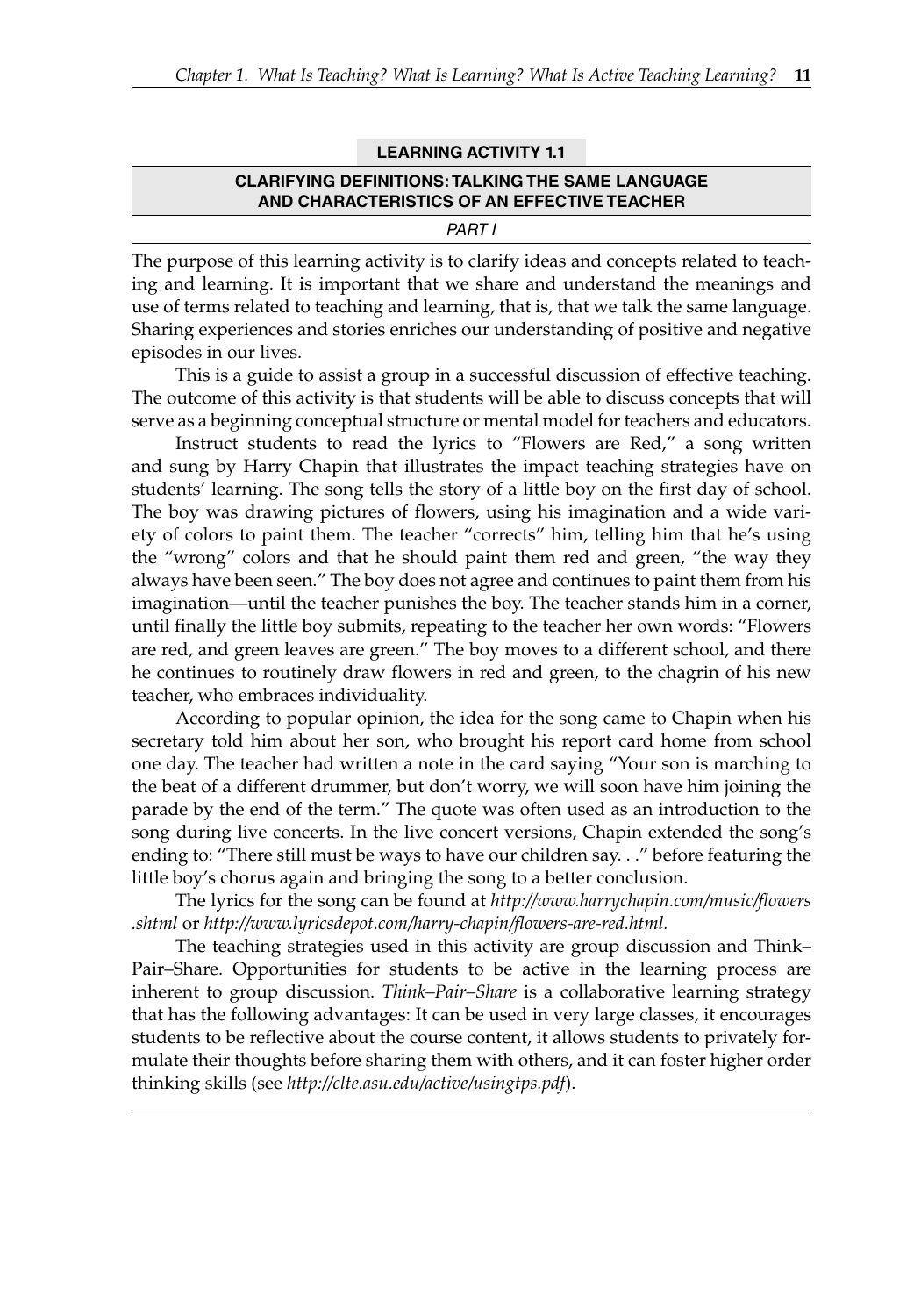## **CLARIFYING DEFINITIONS: TALKING THE SAME LANGUAGE AND CHARACTERISTICS OF AN EFFECTIVE TEACHER**

#### PART II

 After sharing and discussing the lyrics to the song "Flowers are Red," consider your definitions of *teaching*, *learning*, *training*, and *education*. Using a separate sheet of paper, write the definition of these four terms. Take a few minutes and do this.

As a group, discuss and share your answers to questions such as the following:

- **1.** What is teaching?
- **2.** What is learning?
- **3.** What is training?
- **4.** What is education?
- **5.** What characteristics do you expect to see in an educated person?
- **6.** What are the differences between training and education?
- **7.** If learning does not take place, has teaching occurred?
- **8.** Are your answers to these questions influenced by your beliefs, values, and past educational experiences? If so, how?

 Following the discussion, put together a definition for each of these four terms: teaching, learning, training, and education. Continue to examine these terms as they relate to your work and to your development as a teacher.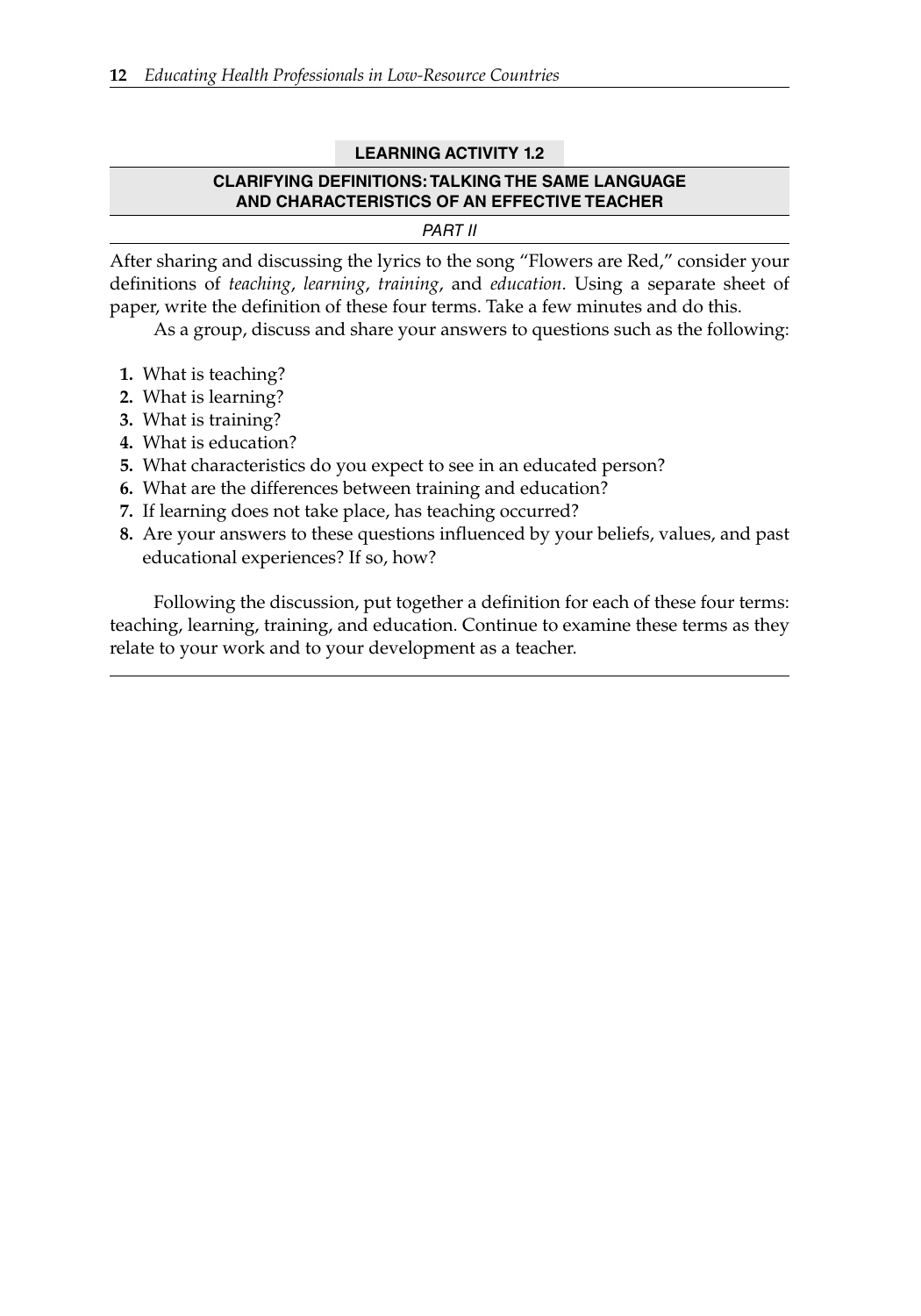## **CLARIFYING DEFINITIONS: TALKING THE SAME LANGUAGE AND CHARACTERISTICS OF AN EFFECTIVE TEACHER**

#### PART III

 In this learning activity, share positive and negative educational experiences and discuss how they influence beliefs and values and who you are as learner and teacher. Reflection on positive and negative learning experiences provides an opportunity to share stories and to examine who you are or want to become as a teacher. This reflection will encourage you to consider and understand the importance of being in touch with and understanding your own humanity. It also will encourage the release of the human spirit in your teaching.

## **DIRECTIONS**

A brief Think–Pair–Share exercise will be used in this assignment. Here is how it works:

- **1. Think** about a positive and a negative encounter that you have had with a teacher at some time in your education experiences.
- **2. Pair** with the person sitting next to you.
- **3. Share** your positive and negative experiences together. Choose one negative and one positive response to share with the group.

Generate a list of positive and negative teacher characteristics.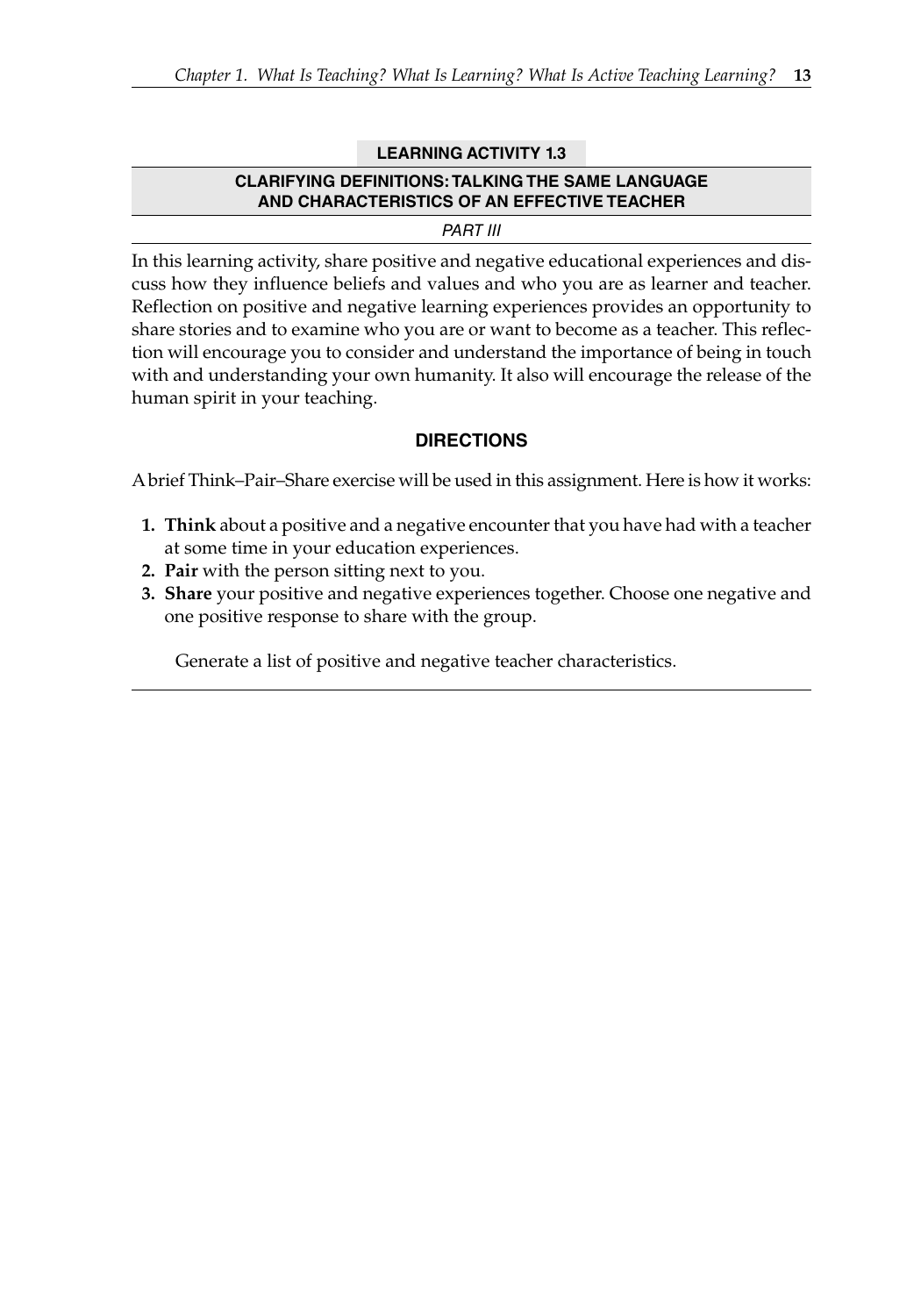#### **CLARIFYING DEFINITIONS: TALKING THE SAME LANGUAGE AND CHARACTERISTICS OF AN EFFECTIVE TEACHER**

PART IV

Parker Palmer (1998), in his book *The Courage to Teach*, stated the following:

 Knowing my students and my subject depends heavily on self-knowledge. When I do not know myself, I cannot know who my students are. I will see them through a glass darkly, in the shadows of my unexamined life—and when I cannot see them clearly, I cannot teach them well. . . . I will know it only abstractly, from a distance, a congeries of concepts as far removed from the world as I am from personal truth. (p. 2)

 He also stated that "good teaching cannot be reduced to technique; good teaching comes from identity and integrity" (p. 10).

 Three important paths must be taken when one is preparing to become an educator: (a) intellectual, (b) emotional, and (c) spiritual. *Intellectual* refers to the way we think about teaching and learning, how people know and learn, the nature of our students and our subjects. Emotions are the feelings we have as we teach and learn. *Spiritual* refers to the heart's desire to be connected with the largeness of life—a longing that brings our teaching alive. (Palmer, 1998).

 The table in Learning Activity 1.5 is designed to elicit and compare students' answers to the following questions:

- What is teaching?
- What is learning?
- What is training?
- What is education?
- How do our definitions and beliefs about each of these terms affect our approaches to teaching and learning?

 Discussions of the answers to these questions will elicit rich exchanges of ideas and will help students identify and clarify each other's beliefs about teaching and learning and how these influence who one is as teacher and learner.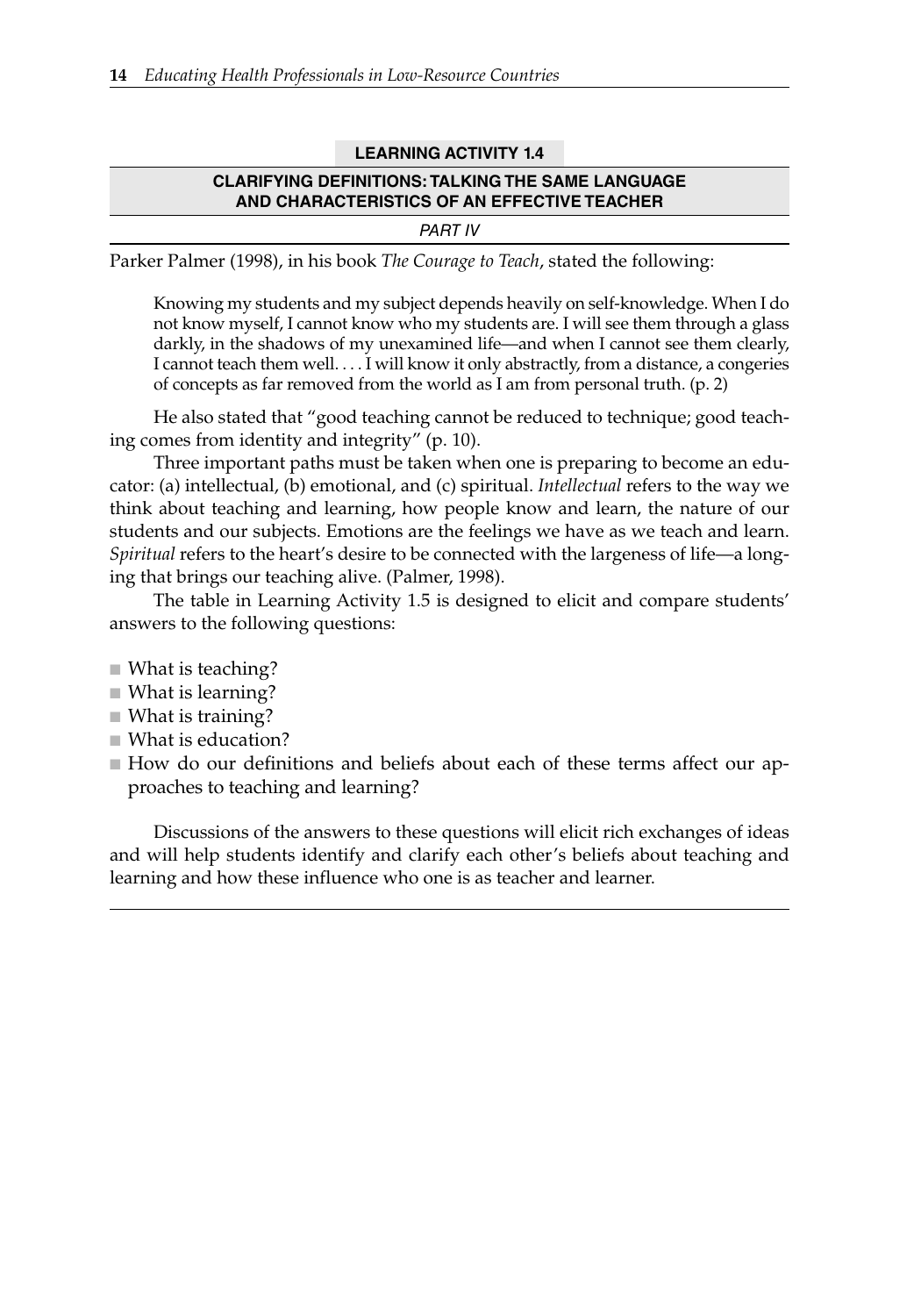#### **CLARIFYING DEFINITIONS: TALKING THE SAME LANGUAGE AND CHARACTERISTICS OF AN EFFECTIVE TEACHER**

#### PART V

| Teaching | Learning | <b>Training</b> | Education |
|----------|----------|-----------------|-----------|
|          |          |                 |           |
|          |          |                 |           |
|          |          |                 |           |
|          |          |                 |           |
|          |          |                 |           |
|          |          |                 |           |
|          |          |                 |           |
|          |          |                 |           |
|          |          |                 |           |
|          |          |                 |           |
|          |          |                 |           |
|          |          |                 |           |
|          |          |                 |           |
|          |          |                 |           |
|          |          |                 |           |
|          |          |                 |           |
|          |          |                 |           |
|          |          |                 |           |
|          |          |                 |           |
|          |          |                 |           |
|          |          |                 |           |
|          |          |                 |           |
|          |          |                 |           |
|          |          |                 |           |

## **DEFINITIONS**